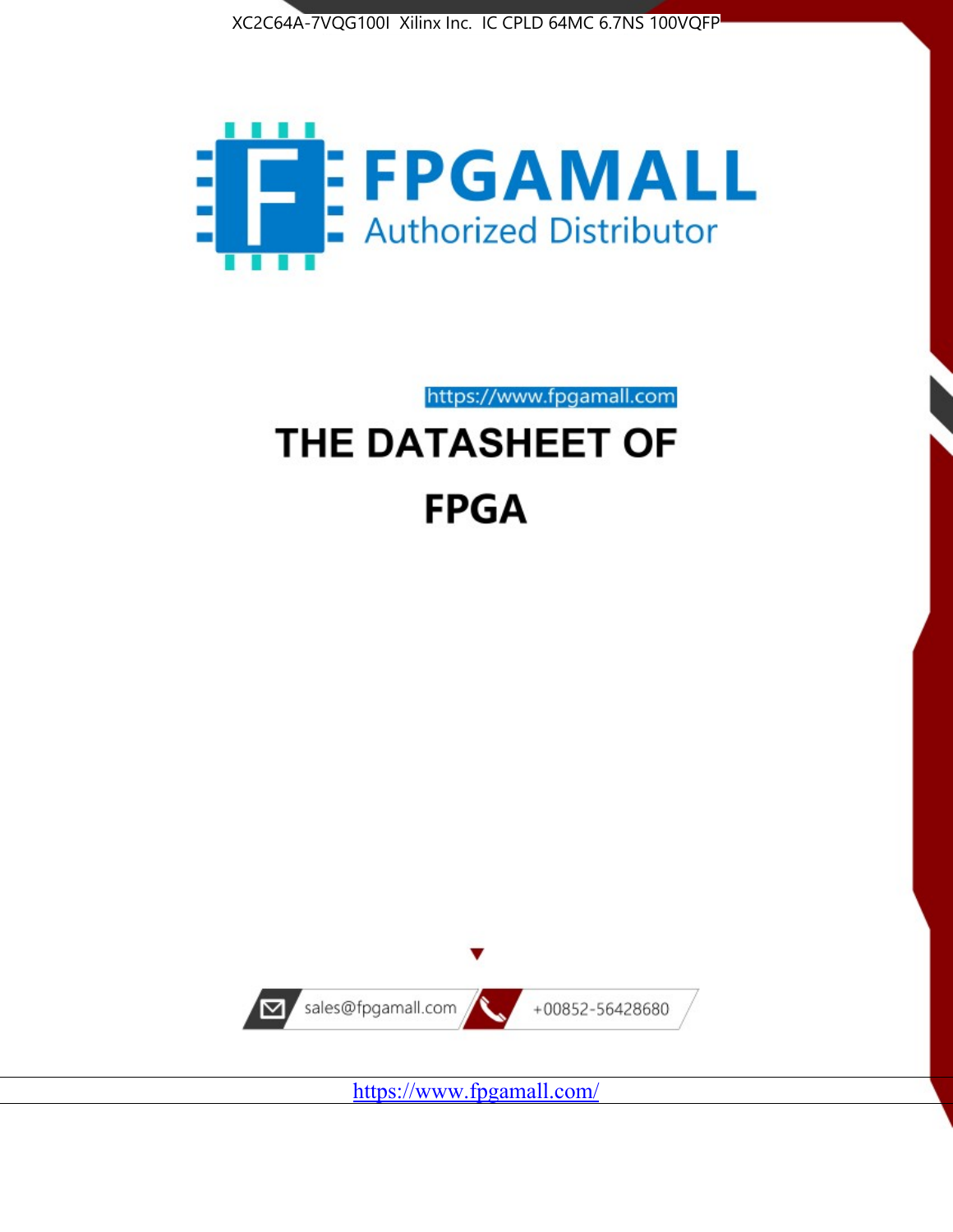

DS311 (v2.3) November 19, 2008 **0 0 Product Specification**

# **XC2C64A CoolRunner-II CPLD**

# **Features**

- Optimized for 1.8V systems
	- As fast as 4.6 ns pin-to-pin logic delays
	- As low as 15 μA quiescent current
- Industry's best 0.18 micron CMOS CPLD
	- Optimized architecture for effective logic synthesis
	- Multi-voltage I/O operation 1.5V to 3.3V
- Available in multiple package options
	- 44-pin VQFP with 33 user I/Os
	- 48-land QFN with 37 user I/Os
	- 56-ball CP BGA with 45 user I/Os
	- 100-pin VQFP with 64 user I/Os
	- Pb-free available for all packages
- Advanced system features
	- Fastest in system programming
		- 1.8V ISP using IEEE 1532 (JTAG) interface
	- IEEE1149.1 JTAG Boundary Scan Test
	- Optional Schmitt-trigger input (per pin)
	- Two separate I/O banks
	- RealDigital 100% CMOS product term generation
	- Flexible clocking modes
		- · Optional DualEDGE triggered registers
		- Global signal options with macrocell control
		- Multiple global clocks with phase selection per macrocell
		- Multiple global output enables
		- Global set/reset
	- Efficient control term clocks, output enables, and set/resets for each macrocell and shared across function blocks
	- Advanced design security
	- Optional bus-hold, 3-state, or weak pullup on selected I/O pins
	- Open-drain output option for Wired-OR and LED drive
	- Optional configurable grounds on unused I/Os
	- Mixed I/O voltages compatible with 1.5V, 1.8V, 2.5V, and 3.3V logic levels
	- PLA architecture
		- Superior pinout retention
		- 100% product term routability across function block
	- Hot pluggable

Refer to the CoolRunner™-II family data sheet for architecture description.

### **Description**

The CoolRunner-II 64-macrocell device is designed for both high performance and low power applications. This lends power savings to high-end communication equipment and high speed to battery operated devices. Due to the low power stand-by and dynamic operation, overall system reliability is improved.

This device consists of four Function Blocks inter-connected by a low power Advanced Interconnect Matrix (AIM). The AIM feeds 40 true and complement inputs to each Function Block. The Function Blocks consist of a 40 by 56 P-term PLA and 16 macrocells which contain numerous configuration bits that allow for combinational or registered modes of operation.

Additionally, these registers can be globally reset or preset and configured as a D or T flip-flop or as a D latch. There are also multiple clock signals, both global and local product term types, configured on a per macrocell basis. Output pin configurations include slew rate limit, bus hold, pull-up, open drain, and programmable grounds. A Schmitt trigger input is available on a per input pin basis. In addition to storing macrocell output states, the macrocell registers can be configured as "direct input" registers to store signals directly from input pins.

Clocking is available on a global or Function Block basis. Three global clocks are available for all Function Blocks as a synchronous clock source. Macrocell registers can be individually configured to power up to the zero or one state. A global set/reset control line is also available to asynchronously set or reset selected registers during operation. Additional local clock, synchronous clock-enable, asynchronous set/reset, and output enable signals can be formed using product terms on a per-macrocell or per-Function Block basis.

A DualEDGE flip-flop feature is also available on a per macrocell basis. This feature allows high performance synchronous operation based on lower frequency clocking to help reduce the total power consumption of the device.

The CoolRunner-II 64-macrocell CPLD is I/O compatible with standard LVTTL and LVCMOS18, LVCMOS25, and LVCMOS33 (see Table 1). This device is also 1.5V I/O compatible with the use of Schmitt-trigger inputs.

Another feature that eases voltage translation is I/O banking. Two I/O banks are available on the CoolRunner-II 64A macrocell device that permit easy interfacing to 3.3V, 2.5V, 1.8V, and 1.5V devices.

© 2004–2008 Xilinx, Inc. All Xilinx trademarks, registered trademarks, patents, and disclaimers are as listed at **<http://www.xilinx.com/legal.htm>**. All other trademarks and registered trademarks are the property of their respective owners. All specifications are subject to change without notice.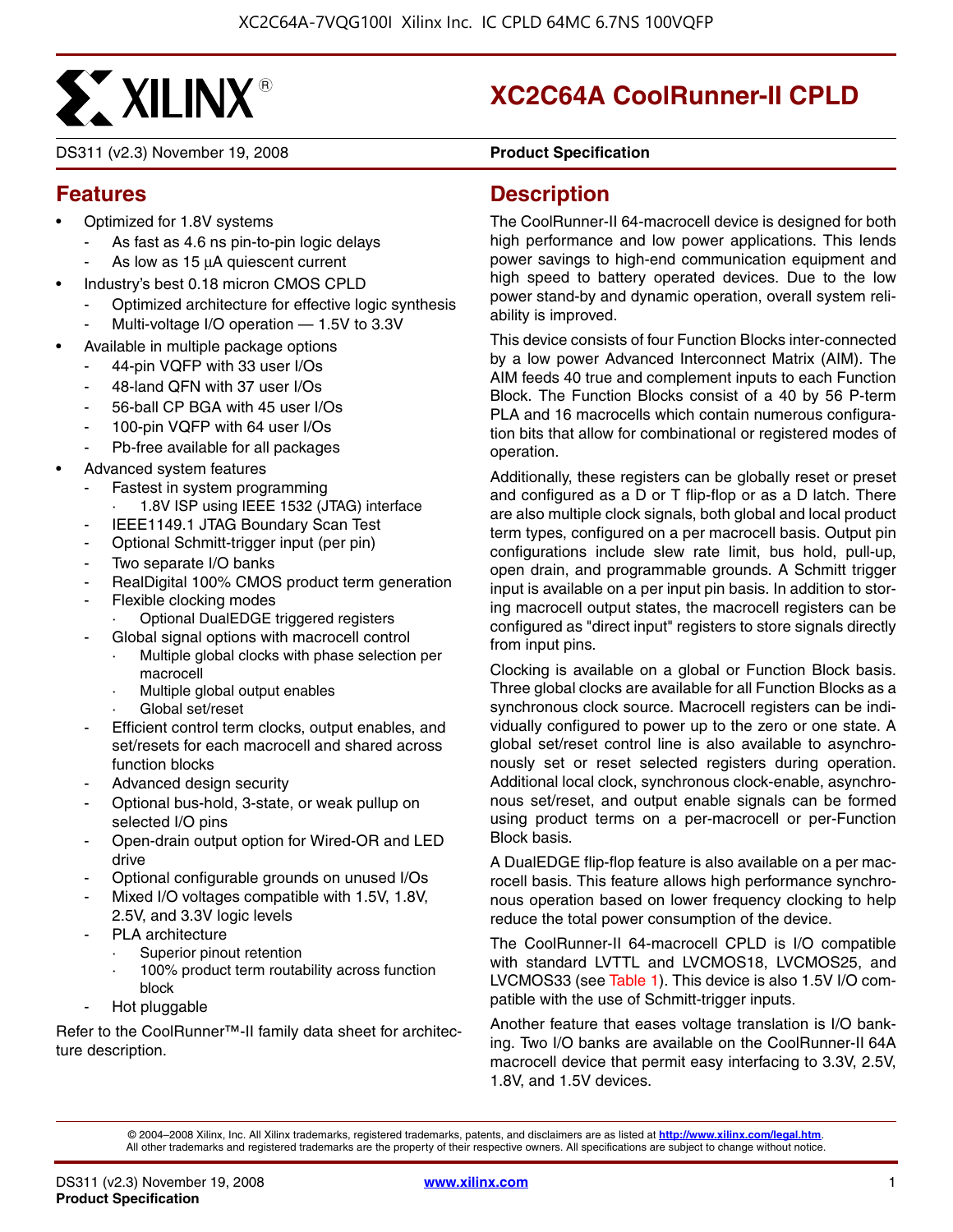#### **RealDigital Design Technology**

Xilinx® CoolRunner-II CPLDs are fabricated on a 0.18 micron process technology which is derived from leading edge FPGA product development. CoolRunner-II CPLDs employ RealDigital, a design technique that makes use of CMOS technology in both the fabrication and design methodology. RealDigital design technology employs a cascade of CMOS gates to implement sum of products instead of traditional sense amplifier methodology. Due to this technology, Xilinx CoolRunner-II CPLDs achieve both high performance and low power operation.

#### **Supported I/O Standards**

The CoolRunner-II 64 macrocell features both LVCMOS and LVTTL I/O implementations. See Table 1 for I/O standard voltages. The LVTTL I/O standard is a general purpose EIA/JEDEC standard for 3.3V applications that use an LVTTL input buffer and Push-Pull output buffer. The LVCMOS standard is used in 3.3V, 2.5V, and 1.8V applications. CoolRunner-II CPLDs are also 1.5V I/O compatible with the use of Schmitt-trigger inputs.

*Table 1:* **I/O Standards for XC2C64A**

| <b>IOSTANDARD</b><br><b>Attribute</b> | Output<br>V <sub>CCIO</sub> | Input<br>V <sub>CCIO</sub> | Input<br>$V_{REF}$ | <b>Board</b><br><b>Termination</b><br>Voltage V <sub>T</sub> |
|---------------------------------------|-----------------------------|----------------------------|--------------------|--------------------------------------------------------------|
| LVTTL                                 | 3.3                         | 3.3                        | N/A                | N/A                                                          |
| LVCMOS33                              | 3.3                         | 3.3                        | N/A                | N/A                                                          |
| LVCMOS25                              | 2.5                         | 2.5                        | N/A                | N/A                                                          |
| LVCMOS18                              | 1.8                         | 1.8                        | N/A                | N/A                                                          |
| LVCMOS15 <sup>(1)</sup>               | 1.5                         | 1.5                        | N/A                | N/A                                                          |

1. LVCMOS15 requires Schmitt-trigger inputs.



DS092\_01\_092302

*Figure 1:* **I<sub>CC</sub>** vs Frequency

#### *Table 2:*  $I_{CC}$  vs Frequency (LVCMOS 1.8V T<sub>A</sub> = 25°C)<sup>(1)</sup>

|                              |       | <b>Frequency (MHz)</b> |     |     |      |     |      |      |      |               |
|------------------------------|-------|------------------------|-----|-----|------|-----|------|------|------|---------------|
|                              |       | 25                     | 50  | 75  | 100  | 150 | 175  | 200  | 225  | 240           |
| Typical I <sub>CC</sub> (mA) | 0.017 | 1.8                    | 3.7 | 5.5 | 7.48 | 1.0 | 12.7 | 14.6 | 15.3 | 77<br>17<br>. |

#### **Notes:**

1. 16-bit up/down, Resetable binary counter (one counter per function block).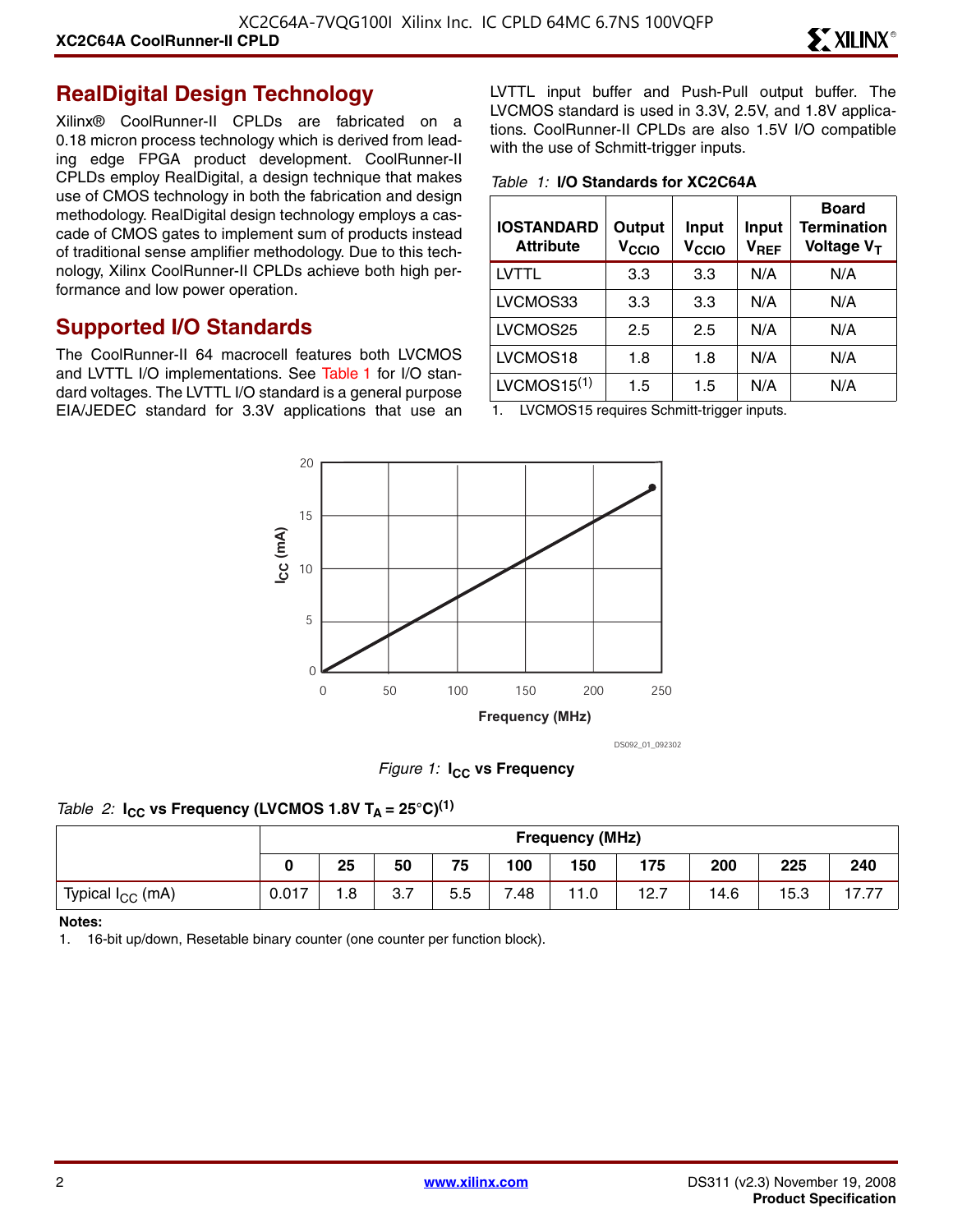#### **Absolute Maximum Ratings**

| Symbol                  | <b>Description</b>                               | Value           | <b>Units</b> |
|-------------------------|--------------------------------------------------|-----------------|--------------|
| $V_{\rm CC}$            | Supply voltage relative to ground                | $-0.5$ to 2.0   | v            |
| V <sub>CCIO</sub>       | Supply voltage for output drivers                | $-0.5$ to 4.0   | ۷            |
| $V_{\text{JTAG}}^{(2)}$ | JTAG input voltage limits                        | $-0.5$ to 4.0   | v            |
| $V_{\text{CCAUX}}$      | JTAG input supply voltage                        | $-0.5$ to 4.0   | v            |
| $V_{\text{IN}}^{(1)}$   | Input voltage relative to ground $(1)$           | $-0.5$ to 4.0   | v            |
| $V_{TS}^{(1)}$          | Voltage applied to 3-state output <sup>(1)</sup> | $-0.5$ to 4.0   | ٧            |
| $V_{\rm STG}^{(3)}$     | Storage Temperature (ambient)                    | $-65$ to $+150$ | $^{\circ}C$  |
| TJ                      | Junction Temperature                             | $+150$          | °C           |

**Notes:** 

1. Maximum DC undershoot below GND must be limited to either 0.5V or 10 mA, whichever is easiest to achieve. During transitions, the device pins might undershoot to –2.0V or overshoot to +4.5V, provided this overshoot or undershoot lasts less than 10 ns and with the forcing current being limited to 200 mA.

2. Valid over commercial temperature range.

3. For soldering guidelines and thermal considerations, see the [Device Packaging](http://www.xilinx.com/support/documentation/package_specifications.htm) information on the Xilinx website. For Pb free packages, see [XAPP427](http://www.xilinx.com/support/documentation/application_notes/xapp427.pdf).

# **Recommended Operating Conditions**

| Symbol             | <b>Parameter</b>                                   |                                                   |     | Max | <b>Units</b> |
|--------------------|----------------------------------------------------|---------------------------------------------------|-----|-----|--------------|
| $V_{\rm CC}$       | Supply voltage for internal logic                  | Commercial $T_A = 0$ °C to +70°C                  | 1.7 | 1.9 | v            |
|                    | and input buffers                                  | Industrial $T_A = -40^{\circ}C$ to $+85^{\circ}C$ | 1.7 | 1.9 | v            |
| V <sub>CCIO</sub>  | Supply voltage for output drivers @ 3.3V operation |                                                   | 3.0 | 3.6 | v            |
|                    | Supply voltage for output drivers @ 2.5V operation |                                                   | 2.3 | 27  | V            |
|                    | Supply voltage for output drivers @ 1.8V operation |                                                   | 1.7 | 1.9 | V            |
|                    | Supply voltage for output drivers @ 1.5V operation |                                                   | 1.4 | 1.6 | v            |
| V <sub>CCAUX</sub> | JTAG programming pins                              |                                                   | 1.7 | 3.6 | v            |

#### **DC Electrical Characteristics Over Recommended Operating Conditions**

| Symbol                           | <b>Parameter</b>                  | <b>Test Conditions</b>                     | <b>Typical</b> | Max.   | <b>Units</b> |
|----------------------------------|-----------------------------------|--------------------------------------------|----------------|--------|--------------|
| $I_{\text{CCSB}}$                | <b>Standby current Commercial</b> | $V_{\rm CC}$ = 1.9V, $V_{\rm CCIO}$ = 3.6V | 31             | 100    | μA           |
| $I_{\text{CCSB}}$                | Standby current Industrial        | $V_{CC}$ = 1.9V, $V_{CCIO}$ = 3.6V         | 43             | 165    | μA           |
| $I_{CC}$ <sup>(1)</sup>          | Dynamic current                   | $f = 1$ MHz                                |                | 500    | μA           |
|                                  |                                   | $f = 50$ MHz                               |                | 5      | mA           |
| $C_{JTAG}$                       | JTAG input capacitance            | $f = 1$ MHz                                |                | 10     | pF           |
| $C_{CLK}$                        | Global clock input capacitance    | $f = 1$ MHz                                |                | 12     | pF           |
| $C_{10}$                         | I/O capacitance                   | $f = 1$ MHz                                |                | 10     | pF           |
| $I_{\parallel L}$ <sup>(2)</sup> | Input leakage current             | $V_{IN}$ = 0V or $V_{CCIO}$ to 3.9V        |                | $+/-1$ | μA           |
| $I_{\text{IH}}^{(2)}$            | I/O High-Z leakage                | $V_{IN}$ = 0V or $V_{CCIO}$ to 3.9V        |                | $+/-1$ | μA           |

**Notes:** 

1. 16-bit up/down, Resetable binary counter (one counter per function block) tested at  $V_{CC}=V_{CCIO}= 1.9V$ .<br>2. See Quality and Reliability section of the CoolRunner-II family data sheet.

See Quality and Reliability section of the CoolRunner-II family data sheet.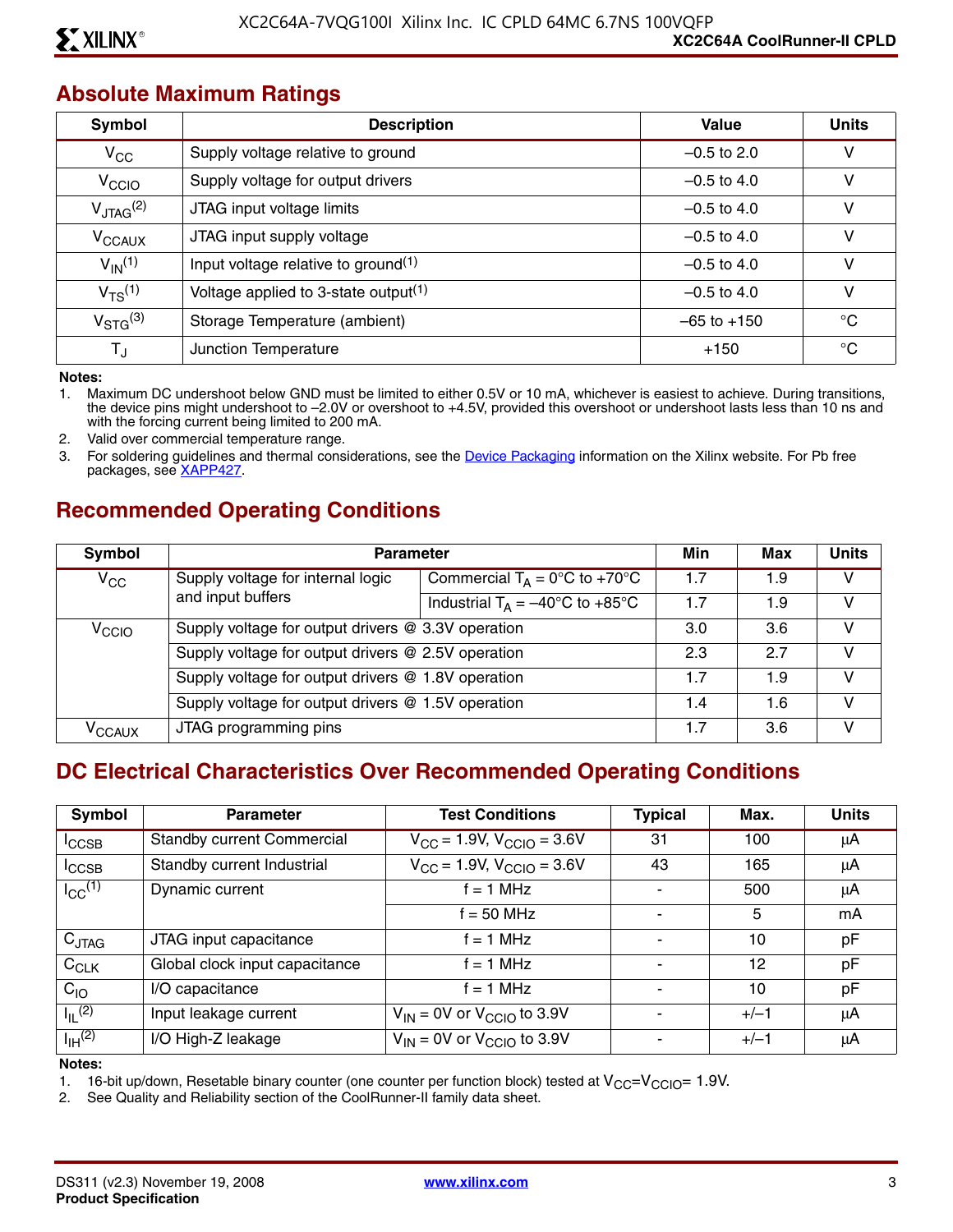### **LVCMOS 3.3V and LVTTL 3.3V DC Voltage Specifications**

| Symbol            | <b>Parameter</b>          | Min.<br><b>Test Conditions</b>                            |                          | Max. | <b>Units</b> |
|-------------------|---------------------------|-----------------------------------------------------------|--------------------------|------|--------------|
| V <sub>CCIO</sub> | Input source voltage      |                                                           | 3.0                      | 3.6  | v            |
| V <sub>IH</sub>   | High level input voltage  |                                                           | 2                        | 3.9  | V            |
| $V_{IL}$          | Low level input voltage   |                                                           | $-0.3$                   | 0.8  | v            |
| $V_{OH}$          | High level output voltage | $I_{OH} = -8$ mA, $V_{CCIO} = 3V$                         | $V_{\text{CCIO}} - 0.4V$ |      | $\vee$       |
|                   |                           | $I_{OH} = -0.1$ mA, $V_{CGIO} = 3V$                       | $V_{\text{CCIO}} - 0.2V$ |      | v            |
| VOL               | Low level output voltage  | $I_{\text{OI}} = 8 \text{ mA}$ , $V_{\text{CCIO}} = 3V$   |                          | 0.4  | $\vee$       |
|                   |                           | $I_{\text{OI}} = 0.1 \text{ mA}$ , $V_{\text{CCIO}} = 3V$ |                          | 0.2  | V            |

# **LVCMOS 2.5V DC Voltage Specifications**

| Symbol            | <b>Parameter</b>          | <b>Test Conditions</b>                                               | Min.                     | Max.                          | <b>Units</b> |
|-------------------|---------------------------|----------------------------------------------------------------------|--------------------------|-------------------------------|--------------|
| V <sub>CCIO</sub> | Input source voltage      |                                                                      | 2.3                      | 2.7                           | V            |
| $V_{\text{IH}}$   | High level input voltage  |                                                                      | 1.7                      | $V_{\text{CCIO}} + 0.3^{(1)}$ | v            |
| $V_{IL}$          | Low level input voltage   |                                                                      | $-0.3$                   | 0.7                           | V            |
| $V_{OH}$          | High level output voltage | $I_{OH} = -8$ mA, $V_{CGIO} = 2.3V$                                  | $V_{\text{CCIO}} - 0.4V$ |                               | v            |
|                   |                           | $I_{OH} = -0.1$ mA, $V_{CClO} = 2.3V$                                | $V_{\text{CCIO}} - 0.2V$ |                               | v            |
| V <sub>OL</sub>   | Low level output voltage  | $I_{\text{OI}} = 8 \text{ mA}$ , $V_{\text{CCIO}} = 2.3 \text{ V}$   |                          | 0.4                           | v            |
|                   |                           | $I_{\text{OI}} = 0.1 \text{ mA}$ , $V_{\text{CCIO}} = 2.3 \text{ V}$ |                          | 0.2                           |              |

1. The VIH Max value represents the JEDEC specification for LVCMOS25. The CoolRunner-II CPLD input buffer can tolerate up to 3.9V without physical damage.

### **LVCMOS 1.8V DC Voltage Specifications**

| Symbol            | <b>Parameter</b>          | <b>Test Conditions</b>                                               | Min.                      | Max.                          | <b>Units</b> |
|-------------------|---------------------------|----------------------------------------------------------------------|---------------------------|-------------------------------|--------------|
| V <sub>CCIO</sub> | Input source voltage      | ۰                                                                    | 1.7                       | 1.9                           | V            |
| $V_{\text{IH}}$   | High level input voltage  | ۰                                                                    | 0.65 x $\rm V_{\rm CClO}$ | $V_{\text{CCIO}} + 0.3^{(1)}$ | V            |
| $V_{IL}$          | Low level input voltage   | ۰                                                                    | $-0.3$                    | $0.35 \times V_{\text{CCIO}}$ | v            |
| $V_{OH}$          | High level output voltage | $I_{OH} = -8$ mA, $V_{CCIO} = 1.7V$                                  | $V_{\rm CClO}$ – 0.45     |                               | v            |
|                   |                           | $I_{OH} = -0.1$ mA, $V_{CClO} = 1.7V$                                | $V_{\text{CCIO}} - 0.2$   |                               | V            |
| $V_{OL}$          | Low level output voltage  | $I_{\text{OI}} = 8 \text{ mA}$ , $V_{\text{CCIO}} = 1.7 \text{ V}$   | $\blacksquare$            | 0.45                          | V            |
|                   |                           | $I_{\text{OI}} = 0.1 \text{ mA}$ , $V_{\text{CCIO}} = 1.7 \text{ V}$ |                           | 0.2                           | v            |

1. The V<sub>IH</sub> Max value represents the JEDEC specification for LVCMOS18. The CoolRunner-II CPLD input buffer can tolerate up to 3.9V<br>without physical damage.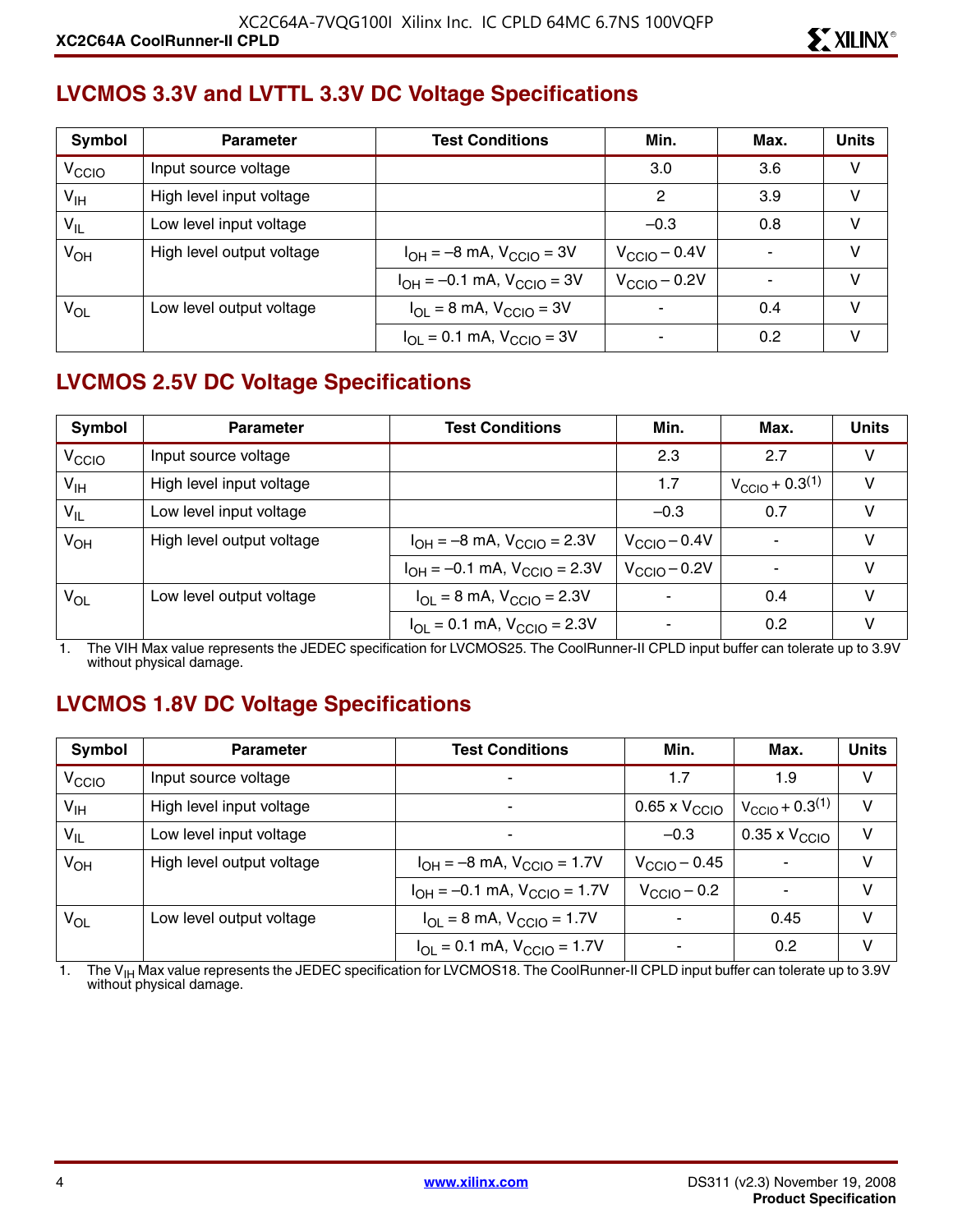# **LVCMOS 1.5V DC Voltage Specifications**

| Symbol            | Parameter <sup>(1)</sup>           | <b>Test Conditions</b>                                               | Min.                         | Max.                         | <b>Units</b> |
|-------------------|------------------------------------|----------------------------------------------------------------------|------------------------------|------------------------------|--------------|
| V <sub>CCIO</sub> | Input source voltage               |                                                                      | 1.4                          | 1.6                          | V            |
| $V_{T+}$          | Input hysteresis threshold voltage |                                                                      | $0.5 \times V_{\text{CCIO}}$ | $0.8 \times V_{\text{CCIO}}$ | v            |
| $V_T$             |                                    |                                                                      | $0.2 \times V_{\text{CCIO}}$ | $0.5 \times V_{\text{CCIO}}$ | V            |
| $V_{OH}$          | High level output voltage          | $I_{OH} = -8$ mA, $V_{CCIO} = 1.4V$                                  | $V_{\text{CCIO}} - 0.45$     | $\blacksquare$               | v            |
|                   |                                    | $I_{OH} = -0.1$ mA, $V_{CCIO} = 1.4V$                                | $V_{\text{CCIO}} - 0.2$      |                              | v            |
| $V_{OL}$          | Low level output voltage           | $I_{OL} = 8$ mA, $V_{CCIO} = 1.4V$                                   |                              | 0.4                          | V            |
|                   |                                    | $I_{\text{OI}} = 0.1 \text{ mA}$ , $V_{\text{CCIO}} = 1.4 \text{ V}$ |                              | 0.2                          | V            |

**Notes:** 

1. Hysteresis used on 1.5V inputs.

# **Schmitt Trigger Input DC Voltage Specifications**

| <b>Symbol</b>     | <b>Parameter</b>                   | <b>Test Conditions</b> | Min.                         | Max.                         | Units |
|-------------------|------------------------------------|------------------------|------------------------------|------------------------------|-------|
| <sup>V</sup> CCIO | Input source voltage               |                        |                              | 3.9                          |       |
| $V_{T+}$          | Input hysteresis threshold voltage |                        | $0.5 \times V_{\text{CCIO}}$ | $0.8 \times V_{\text{CCIO}}$ |       |
| $V_T$             |                                    |                        | 0.2 x $\rm V_{\rm CCO}$      | $0.5 \times V_{\text{CCIO}}$ |       |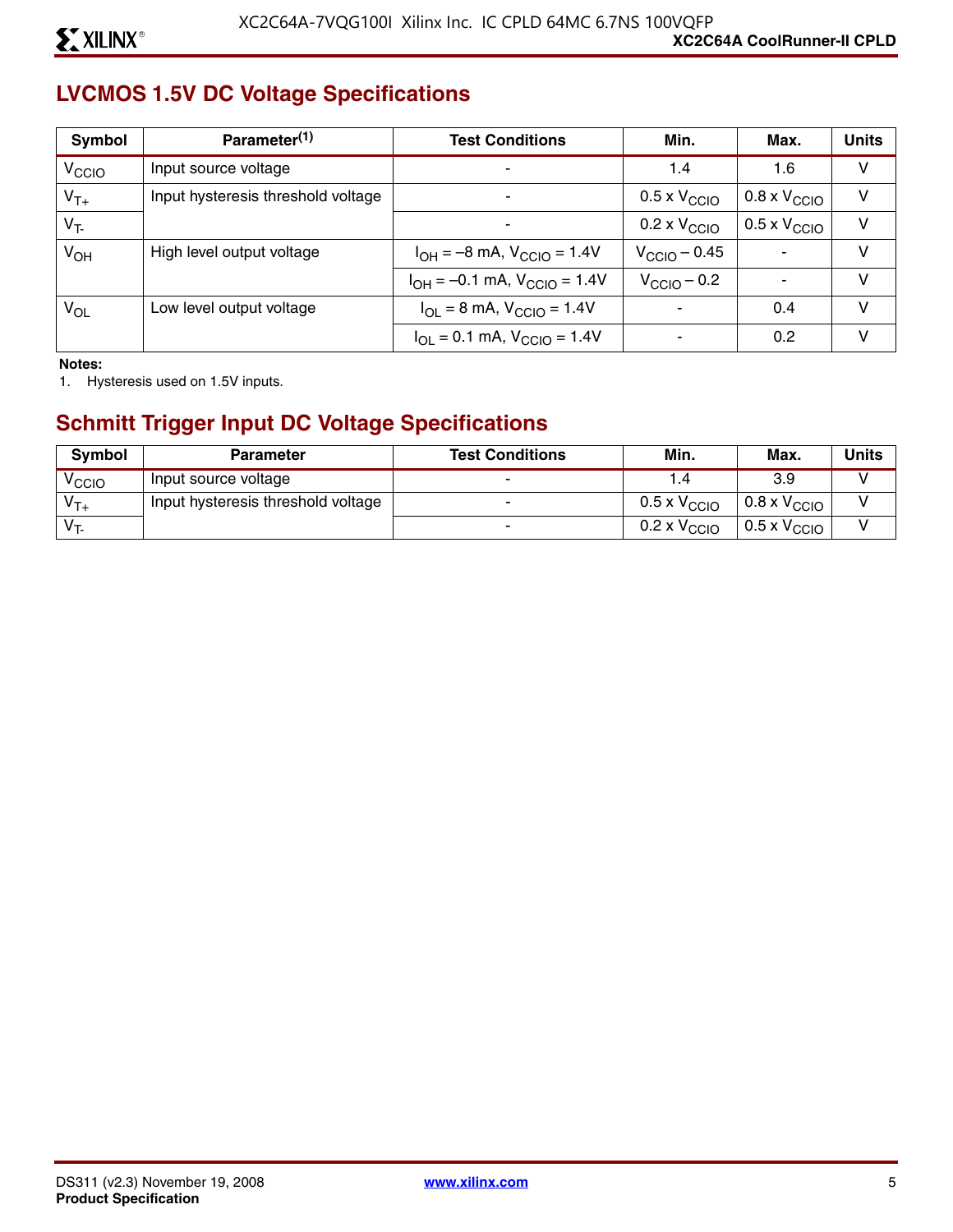# **AC Electrical Characteristics Over Recommended Operating Conditions**

|                                               |                                                     | $-5$                     |                              |                          | $-7$                     |              |
|-----------------------------------------------|-----------------------------------------------------|--------------------------|------------------------------|--------------------------|--------------------------|--------------|
| <b>Symbol</b>                                 | <b>Parameter</b>                                    | Min.                     | Max.                         | Min.                     | Max.                     | <b>Units</b> |
| $T_{PD1}$                                     | Propagation delay single p-term                     |                          | 4.6                          | ä,                       | 6.7                      | ns           |
| T <sub>PD2</sub>                              | Propagation delay OR array                          | $\blacksquare$           | 5.0                          | ä,                       | 7.5                      | ns           |
| $T_{\scriptstyle\text{SUD}}$                  | Direct input register clock setup time              | 2.4                      | $\overline{\phantom{a}}$     | 3.3                      | $\blacksquare$           | ns           |
| $\mathsf{T}_{\mathsf{S}\mathsf{U}\mathsf{1}}$ | Setup time (single p-term)                          | 2.0                      | $\overline{\phantom{a}}$     | 2.5                      | $\overline{\phantom{a}}$ | ns           |
| $\mathsf{T}_{\textsf{SU2}}$                   | Setup time (OR array)                               | 2.4                      | $\overline{\phantom{a}}$     | 3.3                      | $\overline{\phantom{a}}$ | ns           |
| T <sub>HD</sub>                               | Direct input register hold time                     | $\mathbf 0$              | $\overline{\phantom{a}}$     | $\mathbf 0$              | $\overline{\phantom{a}}$ | ns           |
| $T_{\mathsf{H}}$                              | P-term hold time                                    | $\mathbf 0$              | L.                           | $\mathbf 0$              | $\blacksquare$           | ns           |
| $\mathsf{T}_{\mathsf{CO}}$                    | Clock to output                                     | $\overline{\phantom{a}}$ | 3.9                          | $\overline{a}$           | 6.0                      | ns           |
| $F_{TOGGLE}$ <sup>(1)</sup>                   | Internal toggle rate <sup>(1)</sup>                 | $\overline{\phantom{a}}$ | 500                          | $\overline{\phantom{a}}$ | 300                      | <b>MHz</b>   |
| F <sub>SYSTEM1</sub> <sup>(2)</sup>           | Maximum system frequency <sup>(2)</sup>             | $\overline{\phantom{a}}$ | 263                          | ä,                       | 159                      | <b>MHz</b>   |
| F <sub>SYSTEM2</sub> <sup>(2)</sup>           | Maximum system frequency <sup>(2)</sup>             | $\overline{\phantom{a}}$ | 238                          | $\overline{\phantom{a}}$ | 141                      | <b>MHz</b>   |
| $F_{EXT1}^{(3)}$                              | Maximum external frequency <sup>(3)</sup>           | $\overline{\phantom{a}}$ | 169                          | $\overline{\phantom{a}}$ | 118                      | <b>MHz</b>   |
| $F_{EXT2}^{(3)}$                              | Maximum external frequency <sup>(3)</sup>           |                          | 159                          | $\overline{\phantom{a}}$ | 108                      | <b>MHz</b>   |
| T <sub>PSUD</sub>                             | Direct input register p-term clock setup time       | 0.9                      | $\blacksquare$               | 1.7                      | $\blacksquare$           | ns           |
| T <sub>PSU1</sub>                             | P-term clock setup time (single p-term)             | 0.6                      | $\blacksquare$               | 0.9                      | $\blacksquare$           | ns           |
| T <sub>PSU2</sub>                             | P-term clock setup time (OR array)                  | 1.0                      | $\blacksquare$               | 1.7                      | $\blacksquare$           | ns           |
| T <sub>PHD</sub>                              | Direct input register p-term clock hold time        | 1.3                      | $\overline{\phantom{a}}$     | 1.4                      | $\overline{\phantom{a}}$ | ns           |
| $T_{PH}$                                      | P-term clock hold                                   | 1.5                      | $\overline{\phantom{a}}$     | 1.7                      | $\overline{\phantom{a}}$ | ns           |
| T <sub>PCO</sub>                              | P-term clock to output                              | $\overline{\phantom{a}}$ | 6.0                          | $\blacksquare$           | 8.4                      | ns           |
| T <sub>OE</sub> /T <sub>OD</sub>              | Global OE to output enable/disable                  | $\overline{\phantom{a}}$ | 8.0                          | $\blacksquare$           | 10.0                     | ns           |
| T <sub>POE</sub> /T <sub>POD</sub>            | P-term OE to output enable/disable                  | $\overline{\phantom{a}}$ | 9.0                          | $\overline{\phantom{a}}$ | 11.0                     | ns           |
| T <sub>MOE</sub> /T <sub>MOD</sub>            | Macrocell driven OE to output enable/disable        | $\blacksquare$           | 9.0                          | $\overline{a}$           | 11.0                     | ns           |
| <b>T</b> <sub>PAO</sub>                       | P-term set/reset to output valid                    | $\overline{\phantom{a}}$ | 7.3                          | $\blacksquare$           | 9.7                      | ns           |
| $T_{AO}$                                      | Global set/reset to output valid                    |                          | 6.0                          | ä,                       | 8.3                      | ns           |
| T <sub>SUEC</sub>                             | Register clock enable setup time                    | 3.0                      | $\frac{1}{2}$                | 3.7                      | $\blacksquare$           | ns           |
| $\mathsf{T}_{\mathsf{HEC}}$                   | Register clock enable hold time                     | $\mathbf 0$              | $\qquad \qquad \blacksquare$ | $\mathbf 0$              | $\blacksquare$           | ns           |
| $\mathsf{T}_{\mathsf{CW}}$                    | Global clock pulse width High or Low                | 1.4                      | $\overline{\phantom{a}}$     | 2.2                      | $\blacksquare$           | ns           |
| <b>T<sub>PCW</sub></b>                        | P-term pulse width High or Low                      | 5.0                      | $\frac{1}{2}$                | 7.5                      | $\overline{\phantom{a}}$ | ns           |
| <b>TAPRPW</b>                                 | Asynchronous preset/reset pulse width (High or Low) | 5.0                      | $\blacksquare$               | 7.5                      | $\overline{\phantom{a}}$ | ns           |
| $T_{\rm CONFIG}^{(4)}$                        | Configuration time                                  |                          | 50.0                         | $\blacksquare$           | 50.0                     | $\mu s$      |

#### **Notes:**

1.  $F_{TOGGLE}$  is the maximum frequency of a dual edge triggered T flip-flop with output enabled.<br>2.  $F_{SYSTFM}$  (1/T<sub>CYCI F</sub>) is the internal operating frequency for a device fully populated with 16-

2. F<sub>SYSTEM</sub> (1/T<sub>CYCLE</sub>) is the internal operating frequency for a device fully populated with 16-bit up/down, Resetable binary counter<br>(one counter per function block).

- 3.  $F_{\text{EXT}}$  (1/T<sub>SU1</sub>+T<sub>CO</sub>) is the maximum external frequency.
- 4. Typical configuration current during  $T_{\rm CONFIG}$  is 2.3 mA.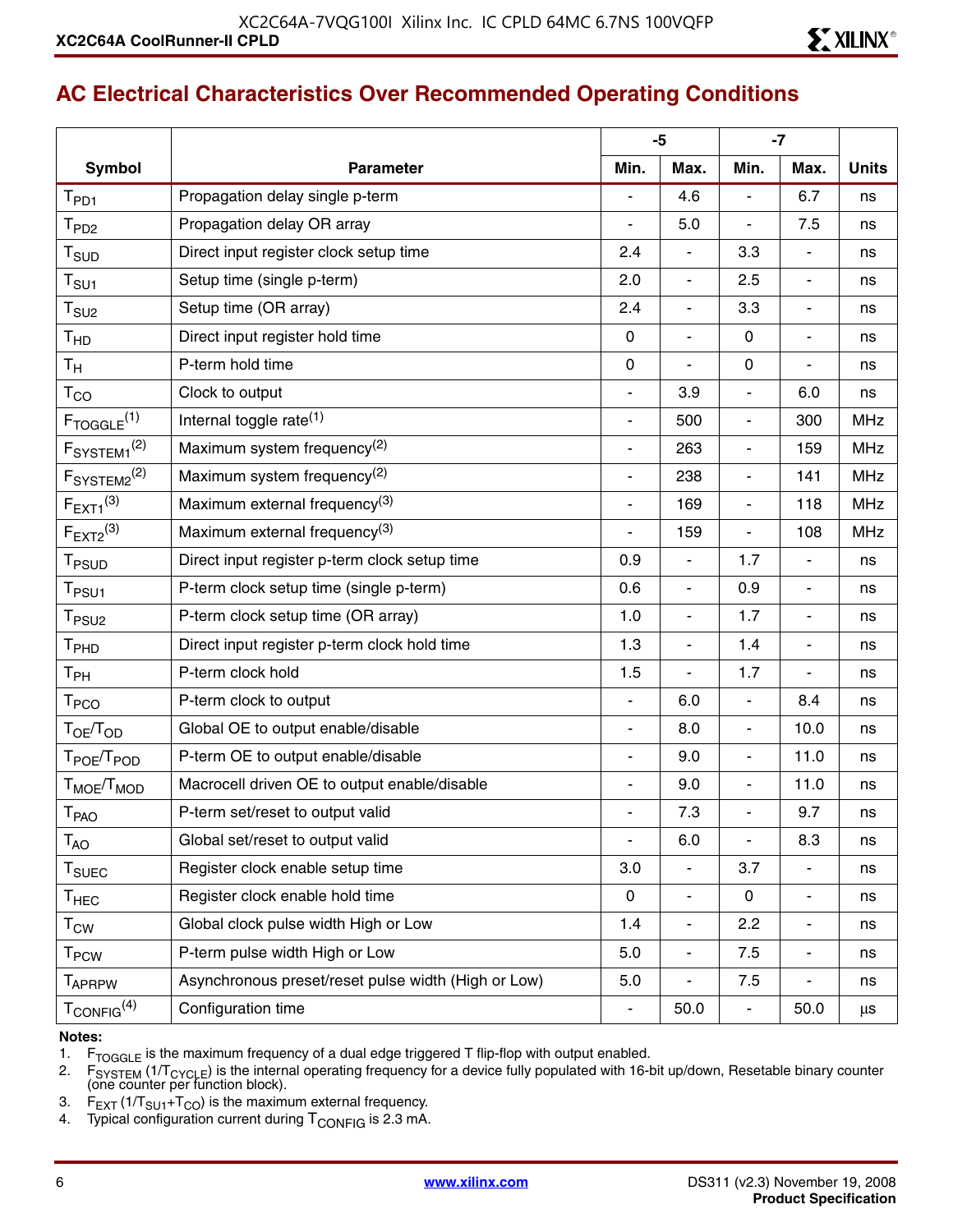# **Internal Timing Parameters**

|                               |                                          |                          | $-5$           |                          | $-7$           |              |
|-------------------------------|------------------------------------------|--------------------------|----------------|--------------------------|----------------|--------------|
| <b>Symbol</b>                 | Parameter <sup>(1)</sup>                 | Min.                     | Max.           | Min.                     | Max.           | <b>Units</b> |
| <b>Buffer Delays</b>          |                                          |                          |                |                          |                |              |
| $T_{IN}$                      | Input buffer delay                       | $\blacksquare$           | 1.7            | $\blacksquare$           | 2.4            | ns           |
| T <sub>DIN</sub>              | Direct data register input delay         |                          | 2.6            |                          | 4.0            | ns           |
| $T_{GCK}$                     | Global clock buffer delay                |                          | 1.6            |                          | 2.5            | ns           |
| $T_{\text{GSR}}$              | Global set/reset buffer delay            |                          | 2.4            | $\mathbf{r}$             | 3.5            | ns           |
| T <sub>GTS</sub>              | Global 3-state buffer delay              |                          | 2.7            | $\blacksquare$           | 3.9            | ns           |
| T <sub>OUT</sub>              | Output buffer delay                      |                          | 1.9            |                          | 2.8            | ns           |
| $T_{EN}$                      | Output buffer enable/disable delay       | $\blacksquare$           | 5.3            | $\blacksquare$           | 6.1            | ns           |
| <b>P-term Delays</b>          |                                          |                          |                |                          |                |              |
| $\mathsf{T}_{\text{CT}}$      | Control term delay                       | $\mathbf{r}$             | 2.0            | $\blacksquare$           | 2.5            | ns           |
| T <sub>LOGI1</sub>            | Single P-term delay adder                |                          | 0.5            | $\blacksquare$           | 0.8            | ns           |
| T <sub>LOGI2</sub>            | Multiple P-term delay adder              | $\overline{\phantom{a}}$ | 0.4            | $\overline{\phantom{a}}$ | 0.8            | ns           |
| <b>Macrocell Delay</b>        |                                          |                          |                |                          |                |              |
| T <sub>PDI</sub>              | Input to output valid                    | $\blacksquare$           | 0.5            | $\blacksquare$           | 0.7            | ns           |
| $\mathsf{T}_{\mathsf{SUI}}$   | Setup before clock                       | 1.4                      | $\blacksquare$ | 1.8                      | $\blacksquare$ | ns           |
| $\mathsf{T}_{\mathsf{HI}}$    | Hold after clock                         | 0.0                      | $\blacksquare$ | 0.0                      | $\blacksquare$ | ns           |
| $T_{ECSU}$                    | Enable clock setup time                  | 0.9                      | $\blacksquare$ | 1.3                      | $\blacksquare$ | ns           |
| T <sub>ECHO</sub>             | Enable clock hold time                   | $\mathbf 0$              | $\blacksquare$ | $\mathbf 0$              | $\blacksquare$ | ns           |
| $T_{COI}$                     | Clock to output valid                    | $\blacksquare$           | 0.4            | $\blacksquare$           | 0.7            | ns           |
| $T_{AOI}$                     | Set/reset to output valid                | $\blacksquare$           | 1.7            | $\blacksquare$           | 2.0            | ns           |
| <b>TCDBL</b>                  | Clock doubler delay                      | $\blacksquare$           | $\mathbf 0$    | $\blacksquare$           | $\mathbf 0$    | ns           |
| <b>Feedback Delays</b>        |                                          |                          |                |                          |                |              |
| $T_F$                         | Feedback delay                           | $\overline{\phantom{a}}$ | 1.5            | $\overline{\phantom{a}}$ | 3.0            | ns           |
| Тоєм                          | Macrocell to global OE delay             | $\blacksquare$           | 1.7            | $\overline{\phantom{0}}$ | 1.7            | ns           |
|                               | I/O Standard Time Adder Delays 1.5V CMOS |                          |                |                          |                |              |
| $T_{HYS15}$                   | Hysteresis input adder                   | $\blacksquare$           | 4.0            | $\blacksquare$           | 6.0            | ns           |
| $T_{\text{OUT15}}$            | Output adder                             | $\overline{\phantom{a}}$ | 0.9            | $\blacksquare$           | 1.5            | ns           |
| T <sub>SLEW15</sub>           | Output slew rate adder                   | $\blacksquare$           | 4.0            | $\blacksquare$           | 6.0            | ns           |
|                               | I/O Standard Time Adder Delays 1.8V CMOS |                          |                |                          |                |              |
| $T_{HYS18}$                   | Hysteresis input adder                   | $\blacksquare$           | 3.0            | $\blacksquare$           | 4.0            | ns           |
| $\mathsf{T}_{\mathsf{OUT18}}$ | Output adder                             | $\blacksquare$           | 0              | $\blacksquare$           | 0              | ns           |
| $\mathsf{T}_{\mathsf{SLEV}}$  | Output slew rate adder                   | $\overline{\phantom{a}}$ | 3.5            | $\blacksquare$           | 5.0            | ns           |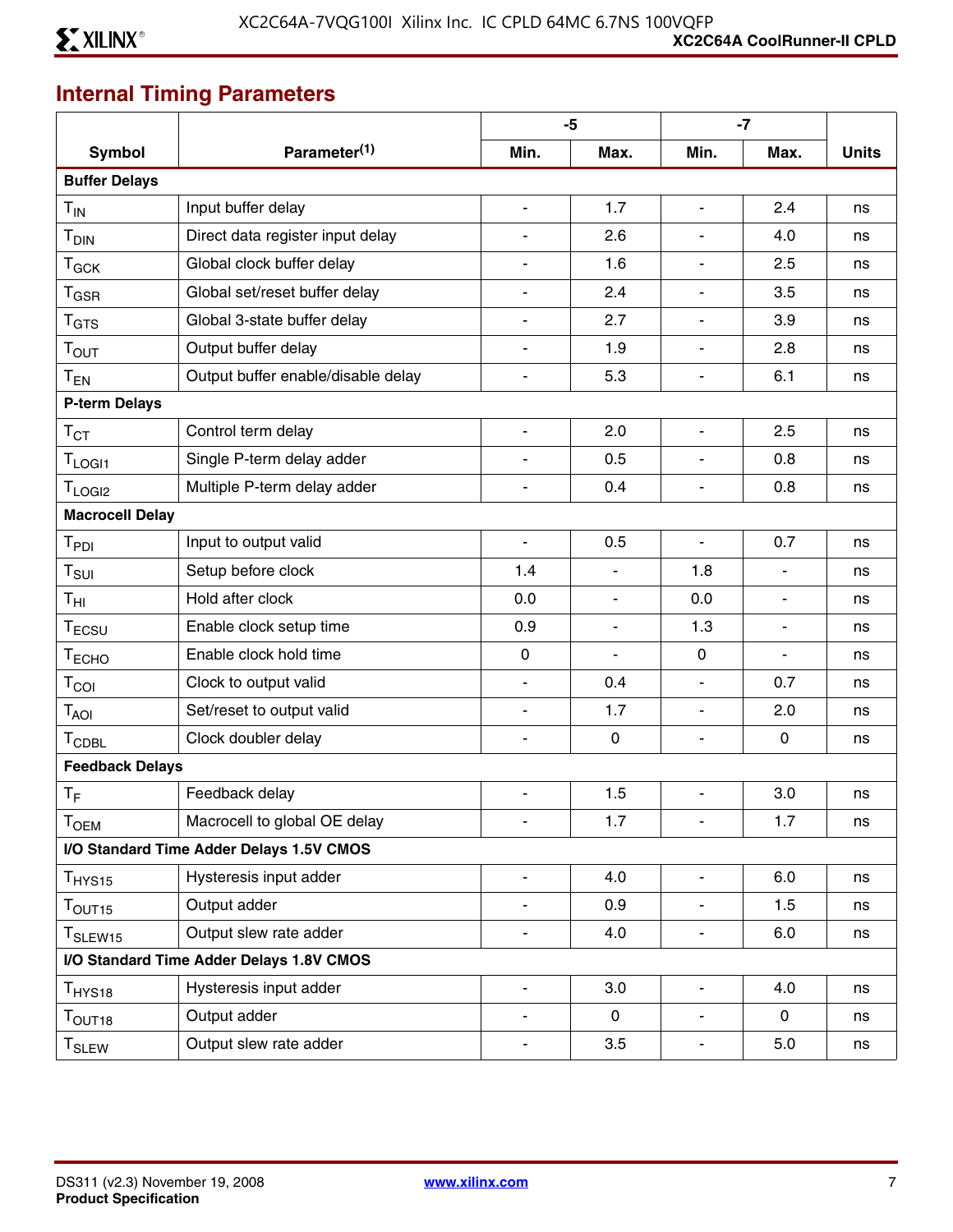# **Internal Timing Parameters** *(Continued)*

|                                              |                                          | -5   |      | $-7$                     |      |              |
|----------------------------------------------|------------------------------------------|------|------|--------------------------|------|--------------|
| <b>Symbol</b>                                | Parameter <sup>(1)</sup>                 | Min. | Max. | Min.                     | Max. | <b>Units</b> |
|                                              | I/O Standard Time Adder Delays 2.5V CMOS |      |      |                          |      |              |
| T <sub>IN25</sub>                            | Standard input adder                     |      | 0.5  | $\blacksquare$           | 0.6  | ns           |
| T <sub>HYS25</sub>                           | Hysteresis input adder                   |      | 2.5  |                          | 3.0  | ns           |
| T <sub>OUT25</sub>                           | Output adder                             |      | 0.8  |                          | 0.9  | ns           |
| T <sub>SLEW25</sub>                          | Output slew rate adder                   |      | 4.0  |                          | 5.0  | ns           |
| I/O Standard Time Adder Delays 3.3V CMOS/TTL |                                          |      |      |                          |      |              |
| T <sub>IN33</sub>                            | Standard input adder                     |      | 0.5  |                          | 0.6  | ns           |
| T <sub>HYS33</sub>                           | Hysteresis input adder                   |      | 2.0  |                          | 3.0  | ns           |
| T <sub>OUT33</sub>                           | Output adder                             |      | 1.2  | $\overline{\phantom{a}}$ | 1.4  | ns           |
| T <sub>SLEW33</sub>                          | Output slew rate adder                   |      | 4.0  | -                        | 5.0  | ns           |

1. 1.5 ns input pin signal rise/fall.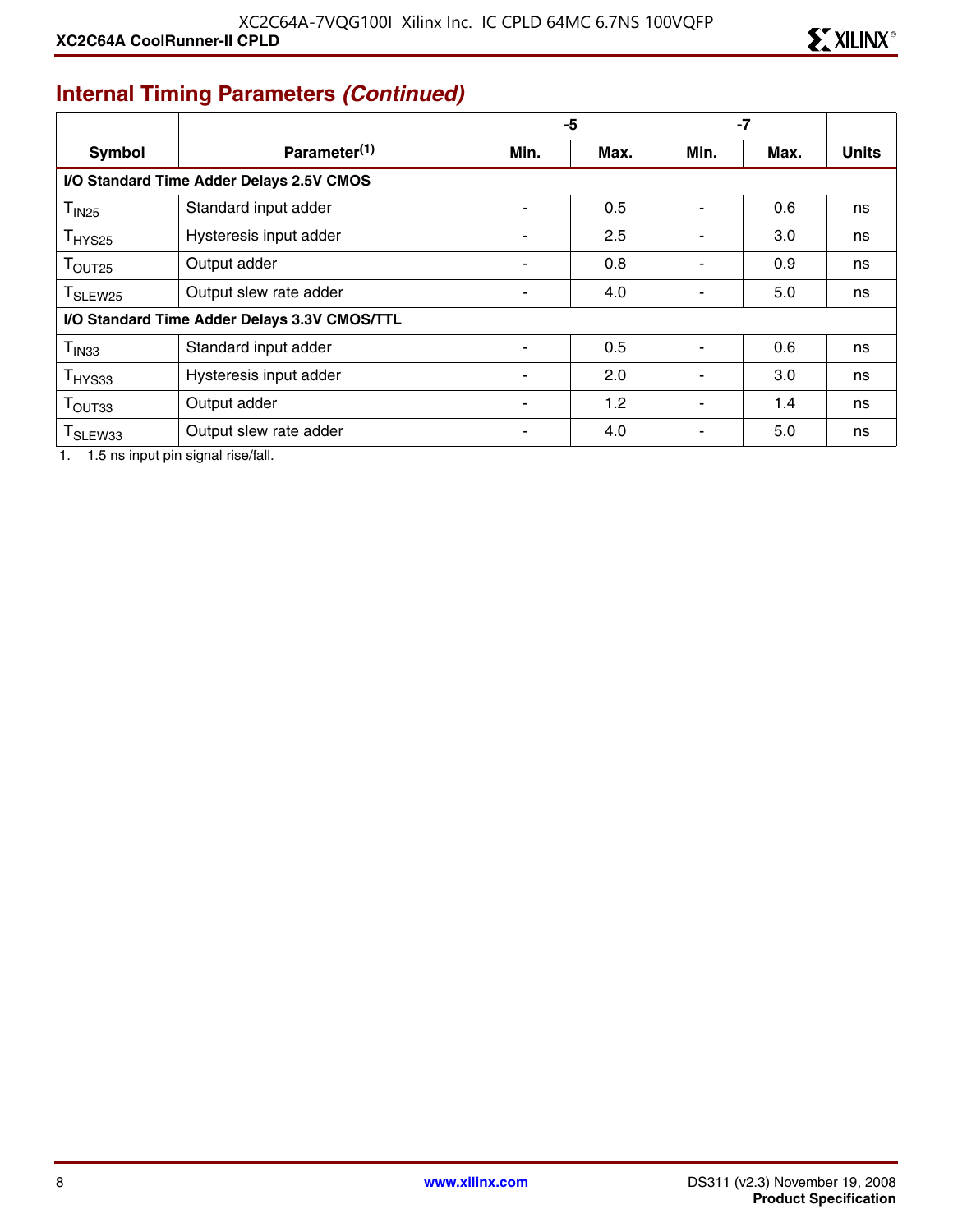# **Switching Characteristics**



 **Number of Outputs Switching**

DS092\_02\_092302



# **AC Test Circuit**



| <b>Output Type</b> | R <sub>1</sub> | R2            | C <sub>I</sub> |
|--------------------|----------------|---------------|----------------|
| LVTTL33            | $268\Omega$    | $235\Omega$   | 35 pF          |
| LVCMOS33           | $275\Omega$    | $275\Omega$   | 35 pF          |
| <b>LVCMOS25</b>    | 188 $\Omega$   | $188\Omega$   | 35 pF          |
| <b>LVCMOS18</b>    | 112.5 $\Omega$ | $112.5\Omega$ | 35 pF          |
| <b>LVCMOS15</b>    | $150\Omega$    | 150 $\Omega$  | 35 pF          |

**Notes:**

1. C<sub>L</sub> includes test fixtures and probe capacitance.<br>2. 1.5 ns maximum rise/fall times on inputs.

DS311\_03\_102108



# **Typical I/O Output Curves**



*Figure 4:* **Typical I/O Output Curves**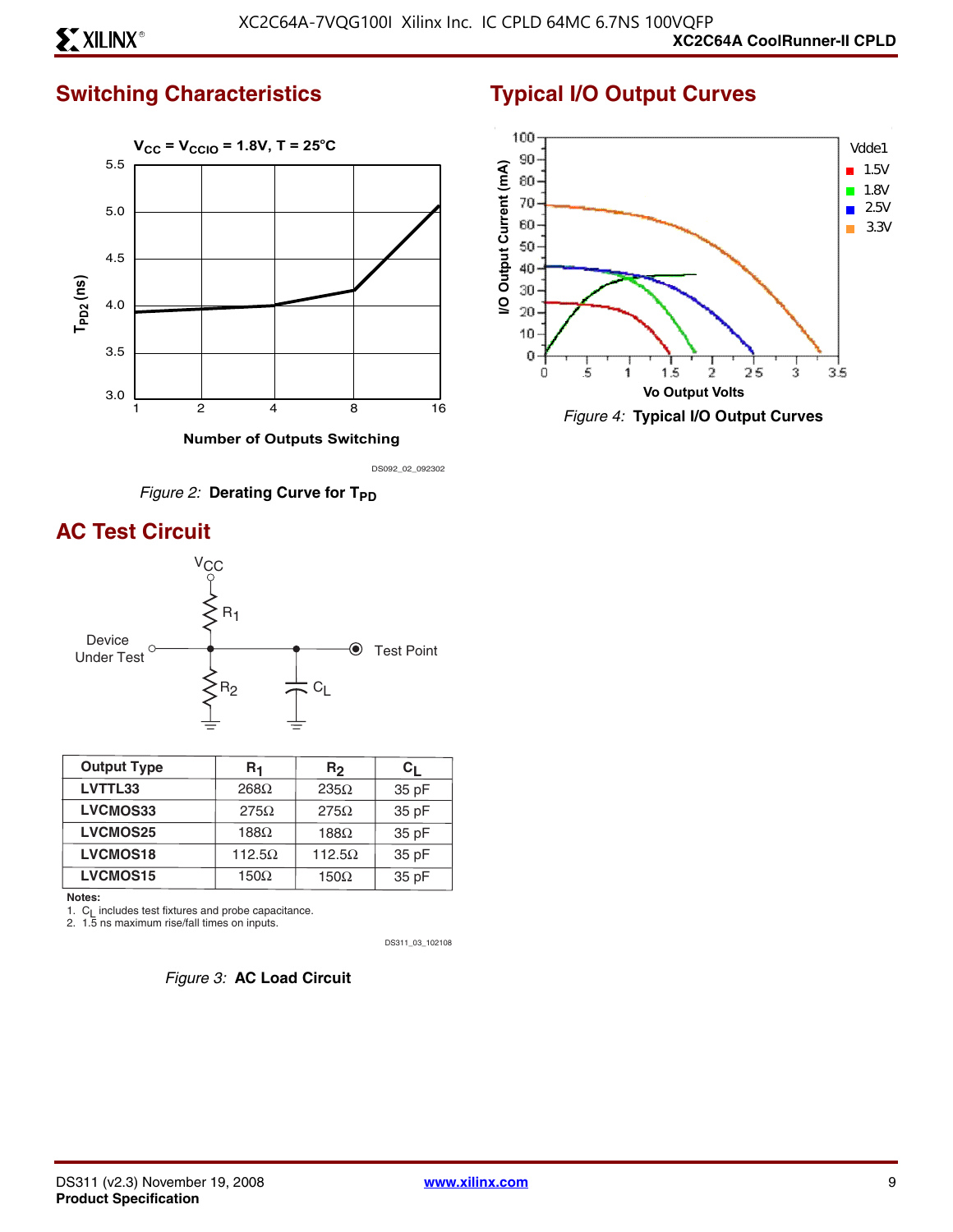# **Pin Descriptions**

| <b>Function Block</b> | <b>Macrocell</b>          | $PC44^{(1)}$                 | <b>VQ44</b>              | QFG48            | <b>CP56</b>              | <b>VQ100</b>   | I/O Banking |
|-----------------------|---------------------------|------------------------------|--------------------------|------------------|--------------------------|----------------|-------------|
| 1                     | 1                         | 44                           | 38                       |                  | F <sub>1</sub>           | 13             | Bank 2      |
| 1                     | $\overline{2}$            | 43                           | 37                       | 5                | E <sub>3</sub>           | 12             | Bank 2      |
| 1                     | $\ensuremath{\mathsf{3}}$ | 42                           | 36                       | 4                | E <sub>1</sub>           | 11             | Bank 2      |
| 1                     | $\overline{\mathbf{4}}$   | $\overline{\phantom{0}}$     | $\overline{\phantom{a}}$ |                  | $\blacksquare$           | 10             | Bank 2      |
| 1                     | $\mathbf 5$               | $\blacksquare$               | $\overline{\phantom{a}}$ |                  | $\blacksquare$           | 9              | Bank 2      |
| 1                     | $\,6\,$                   | $\qquad \qquad \blacksquare$ | $\overline{\phantom{a}}$ |                  | $\blacksquare$           | 8              | Bank 2      |
| 1                     | $\overline{7}$            | $\overline{\phantom{a}}$     | -                        |                  | $\overline{\phantom{a}}$ | $\overline{7}$ | Bank 2      |
| 1                     | $\bf8$                    | $\blacksquare$               | $\blacksquare$           |                  | $\overline{\phantom{a}}$ | $\,6$          | Bank 2      |
| 1(GTS1)               | $\boldsymbol{9}$          | 40                           | 34                       | $\overline{c}$   | D <sub>1</sub>           | $\overline{4}$ | Bank 2      |
| 1(GTS0)               | $10$                      | 39                           | 33                       | 1                | C <sub>1</sub>           | 3              | Bank 2      |
| 1(GTS3)               | 11                        | 38                           | 32                       | 48               | A <sub>3</sub>           | $\mathbf{2}$   | Bank 2      |
| 1(GTS2)               | 12                        | 37                           | 31                       | 47               | A <sub>2</sub>           | 1              | Bank 2      |
| 1(GSR)                | 13                        | 36                           | 30                       | 46               | <b>B1</b>                | 99             | Bank 2      |
| 1                     | 14                        | $\blacksquare$               | $\overline{\phantom{a}}$ |                  | A1                       | 97             | Bank 2      |
| 1                     | 15                        | $\blacksquare$               | $\blacksquare$           |                  | C <sub>3</sub>           | 94             | Bank 2      |
| 1                     | 16                        | $\blacksquare$               | $\blacksquare$           |                  | $\blacksquare$           | 92             | Bank 2      |
| $\overline{c}$        | $\mathbf{1}$              | 1                            | 39                       | $\,6\,$          | G <sub>1</sub>           | 14             | Bank 1      |
| $\mathbf{2}$          | $\overline{c}$            | $\overline{2}$               | 40                       | $\overline{7}$   | F <sub>3</sub>           | 15             | Bank 1      |
| $\overline{c}$        | $\ensuremath{\mathsf{3}}$ | $\blacksquare$               | $\Box$                   | $\,8\,$          | $\blacksquare$           | 16             | Bank 1      |
| $\mathbf{2}$          | $\overline{\mathbf{4}}$   | $\overline{\phantom{a}}$     | $\blacksquare$           | $\boldsymbol{9}$ | $\blacksquare$           | 17             | Bank 1      |
| $\overline{c}$        | $\mathbf 5$               | $\mathfrak{S}$               | 41                       | 10               | H1                       | 18             | Bank 1      |
| $\overline{c}$        | $\,6\,$                   | 4                            | 42                       |                  | G <sub>3</sub>           | 19             | Bank 1      |
| 2(GCKO)               | $\overline{7}$            | $\sqrt{5}$                   | 43                       | 11               | J1                       | 22             | Bank 1      |
| 2(GCK1)               | $\bf8$                    | $\,6$                        | 44                       | 12               | K <sub>1</sub>           | 23             | Bank 1      |
| $\mathbf{2}$          | 9                         | $\overline{\phantom{a}}$     | -                        |                  | K4                       | 24             | Bank 1      |
| 2(GCK2)               | 10                        | $\overline{7}$               | $\mathbf{1}$             | 13               | K <sub>2</sub>           | 27             | Bank 1      |
| $\overline{c}$        | 11                        | $\qquad \qquad \blacksquare$ | $\overline{\phantom{a}}$ |                  | $\overline{\phantom{a}}$ | 28             | Bank 1      |
| $\overline{c}$        | 12                        | 8                            | $\overline{\mathbf{c}}$  | 14               | K <sub>3</sub>           | 29             | Bank 1      |
| $\overline{c}$        | 13                        | $\boldsymbol{9}$             | 3                        | 15               | H <sub>3</sub>           | 30             | Bank 1      |
| $\overline{c}$        | 14                        | $\blacksquare$               | $\overline{\phantom{a}}$ |                  | K <sub>5</sub>           | 32             | Bank 1      |
| $\overline{c}$        | 15                        | $\overline{\phantom{0}}$     | $\overline{\phantom{a}}$ |                  | $\overline{\phantom{a}}$ | 33             | Bank 1      |
| $\overline{c}$        | 16                        | Ξ.                           | ۰                        |                  | $\overline{\phantom{a}}$ | 34             | Bank 1      |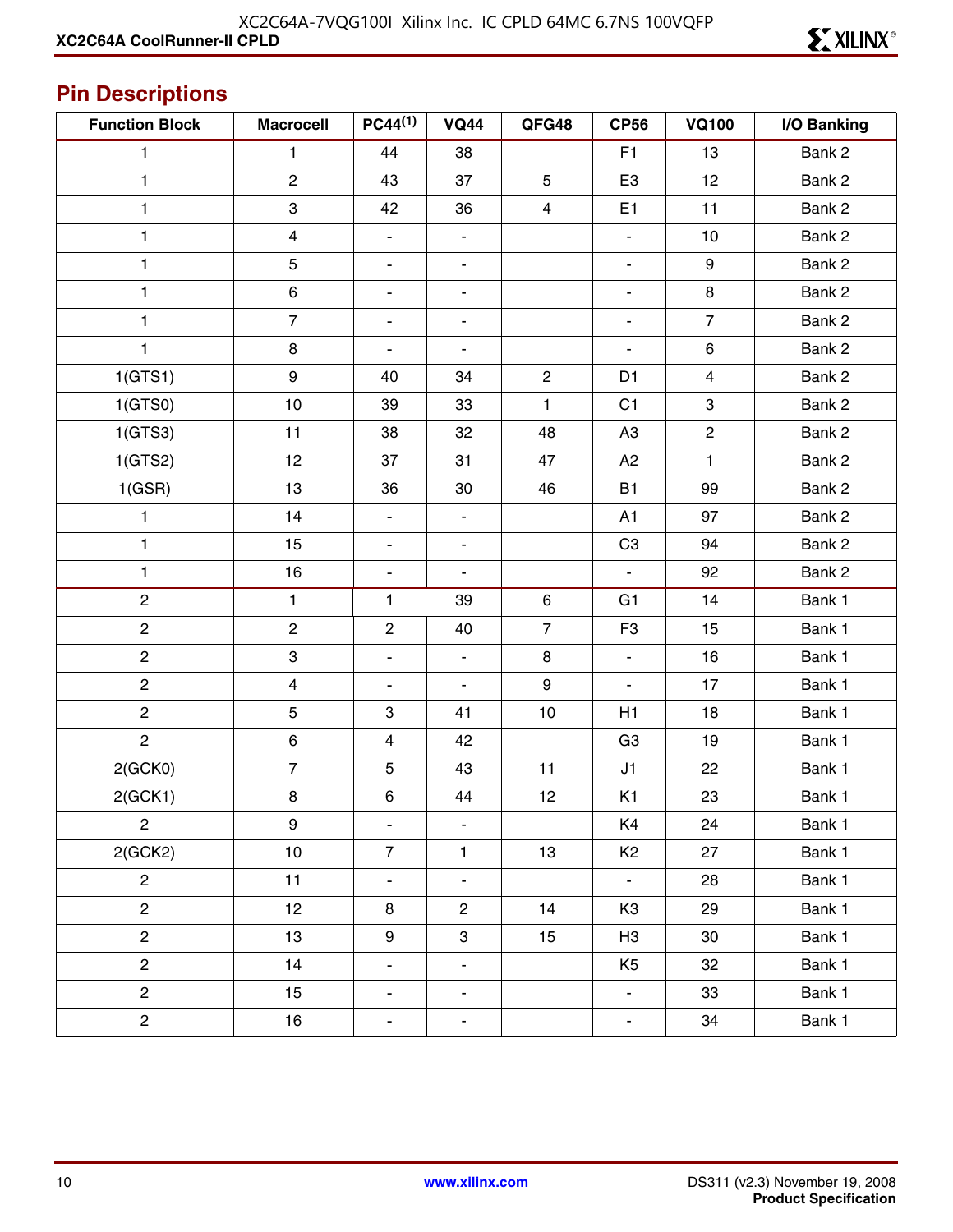# **Pin Descriptions** *(Continued)*

| <b>Function Block</b>   | <b>Macrocell</b>        | $PC44^{(1)}$             | <b>VQ44</b>                  | QFG48 | <b>CP56</b>     | <b>VQ100</b> | I/O Banking |
|-------------------------|-------------------------|--------------------------|------------------------------|-------|-----------------|--------------|-------------|
| $\mathbf{3}$            | $\mathbf{1}$            | 35                       | 29                           | 45    | C <sub>4</sub>  | 91           | Bank 2      |
| 3                       | $\overline{2}$          | 34                       | 28                           | 44    | A4              | 90           | Bank 2      |
| 3                       | 3                       | 33                       | 27                           | 43    | C <sub>5</sub>  | 89           | Bank 2      |
| 3                       | $\overline{\mathbf{4}}$ | $\blacksquare$           | $\overline{\phantom{a}}$     |       | A7              | 81           | Bank 2      |
| 3                       | 5                       | $\blacksquare$           | $\blacksquare$               | 39    | C <sub>8</sub>  | 79           | Bank 2      |
| 3                       | 6                       | 29                       | 23                           | 38    | A <sub>8</sub>  | 78           | Bank 2      |
| 3                       | $\overline{7}$          | $\overline{\phantom{a}}$ | $\qquad \qquad \blacksquare$ |       | A <sub>9</sub>  | 77           | Bank 2      |
| 3                       | $\bf 8$                 | $\overline{\phantom{a}}$ | $\overline{\phantom{a}}$     |       | $\blacksquare$  | 76           | Bank 2      |
| 3                       | 9                       | $\blacksquare$           | $\overline{\phantom{a}}$     | 37    | A <sub>5</sub>  | 74           | Bank 2      |
| 3                       | 10                      | 28                       | 22                           | 36    | A10             | 72           | Bank 2      |
| 3                       | 11                      | 27                       | 21                           | 35    | <b>B10</b>      | 71           | Bank 2      |
| 3                       | 12                      | 26                       | 20                           | 34    | C10             | 70           | Bank 2      |
| 3                       | 13                      | $\blacksquare$           | $\blacksquare$               |       | D <sub>8</sub>  | 68           | Bank 2      |
| 3                       | 14                      | 25                       | 19                           | 33    | E8              | 67           | Bank 2      |
| 3                       | 15                      | 24                       | 18                           | 32    | D <sub>10</sub> | 64           | Bank 2      |
| 3                       | 16                      | $\blacksquare$           | $\blacksquare$               |       | $\blacksquare$  | 61           | Bank 2      |
| $\overline{\mathbf{4}}$ | $\mathbf{1}$            | 11                       | $\mathbf 5$                  | 17    | K <sub>6</sub>  | 35           | Bank 1      |
| $\overline{\mathbf{4}}$ | $\overline{c}$          | 12                       | $\,6$                        | $18$  | H <sub>5</sub>  | 36           | Bank 1      |
| $\overline{\mathbf{4}}$ | 3                       | $\blacksquare$           | $\overline{\phantom{a}}$     |       | K7              | 37           | Bank 1      |
| $\overline{\mathbf{4}}$ | $\overline{\mathbf{4}}$ | $\blacksquare$           | $\overline{\phantom{a}}$     |       | $\blacksquare$  | 39           | Bank 1      |
| $\overline{\mathbf{4}}$ | 5                       | $\blacksquare$           | $\overline{\phantom{a}}$     |       | H7              | 40           | Bank 1      |
| $\overline{\mathbf{4}}$ | 6                       | $\blacksquare$           | $\overline{\phantom{a}}$     |       | $\blacksquare$  | 41           | Bank 1      |
| $\overline{\mathbf{4}}$ | $\overline{7}$          | 14                       | 8                            | 20    | H <sub>8</sub>  | 42           | Bank 1      |
| $\overline{\mathbf{4}}$ | 8                       | $\overline{\phantom{a}}$ | $\blacksquare$               |       | $\blacksquare$  | 43           | Bank 1      |
| 4                       | 9                       | $\overline{\phantom{a}}$ | $\overline{\phantom{a}}$     |       | $\blacksquare$  | 49           | Bank 1      |
| $\overline{4}$          | 10                      | $\blacksquare$           | $\blacksquare$               | 24    | K8              | 50           | Bank 1      |
| $\overline{4}$          | 11                      | 18                       | 12                           | 25    | H <sub>10</sub> | 52           | Bank 1      |
| $\overline{4}$          | 12                      | $\blacksquare$           | $\blacksquare$               | 26    | $\sim$          | 53           | Bank 1      |
| $\overline{\mathbf{4}}$ | 13                      | 19                       | 13                           | 27    | G <sub>10</sub> | 55           | Bank 1      |
| $\overline{4}$          | 14                      | 20                       | 14                           | 28    | $\sim$          | 56           | Bank 1      |
| $\overline{4}$          | 15                      | 22                       | 16                           |       | F <sub>10</sub> | 58           | Bank 1      |
| $\overline{4}$          | 16                      | $\blacksquare$           | ۳                            | 30    | E10             | 60           | Bank 1      |

1. This is an obsolete package type. It remains here for legacy support only.

2. GTS = global output enable, GSR = global set reset, GCK = global clock.

3. GCK, GSR, and GTS pins can also be used for general purpose I/Os.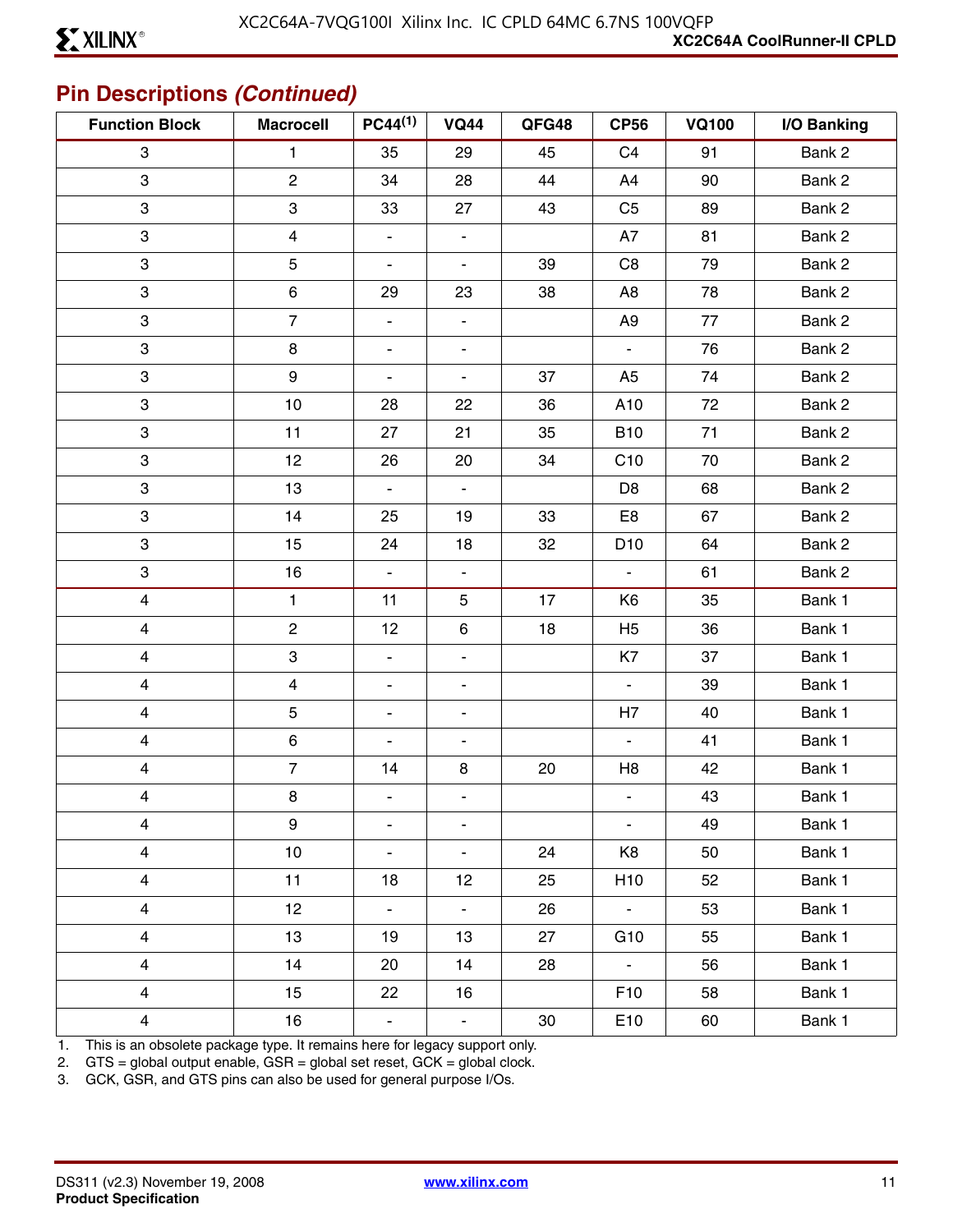#### **XC2C64A Global, JTAG, Power/Ground, and No Connect Pins**

| <b>Pin Type</b>                          | $PC44^{(1)}$ | <b>VQ44</b>    | QFG48      | <b>CP56</b>     | <b>VQ100</b>                                                                     |
|------------------------------------------|--------------|----------------|------------|-----------------|----------------------------------------------------------------------------------|
| <b>TCK</b>                               | 17           | 11             | 23         | K <sub>10</sub> | 48                                                                               |
| TDI                                      | 15           | 9              | 21         | J10             | 45                                                                               |
| <b>TDO</b>                               | 30           | 24             | 40         | A <sub>6</sub>  | 83                                                                               |
| <b>TMS</b>                               | 16           | 10             | 22         | K9              | 47                                                                               |
| V <sub>CCAUX</sub> (JTAG supply voltage) | 41           | 35             | 3          | D <sub>3</sub>  | 5                                                                                |
| Power internal $(V_{CC})$                | 21           | 15             | 29         | G8              | 26,57                                                                            |
| Power bank 1 I/O (V <sub>CCIO1</sub> )   | 13           | $\overline{7}$ | 19         | H6              | 38, 51                                                                           |
| Power bank 2 I/O (V <sub>CCIO2</sub> )   | 32           | 26             | 42         | C <sub>6</sub>  | 88, 98                                                                           |
| Ground                                   | 10, 23, 31   | 4,17,25        | 16, 31, 41 | H4, F8, C7      | 21, 31, 62, 69, 84, 100                                                          |
| No connects                              |              |                |            |                 | 20, 25, 44, 46, 54, 59, 63, 65, 66,<br>73, 75, 80, 82, 85, 86, 87, 93, 95,<br>96 |
| Total user I/O                           | 33           | 33             | 37         | 45              | 64                                                                               |

1. This is an obsolete package type. It remains here for legacy support only.

# **Ordering Information**

| <b>Device Ordering No.</b> | <b>Pin/Ball</b>   | $\theta_{JA}$       | $\theta$ JC  |                                      | <b>Package Body</b> |     | Comm(C)                 |
|----------------------------|-------------------|---------------------|--------------|--------------------------------------|---------------------|-----|-------------------------|
| and Part Marking No.       | <b>Spacing</b>    | $(^{\circ}$ C/Watt) | $({C/Watt})$ | <b>Package Type</b>                  | <b>Dimensions</b>   | I/O | Ind. $(l)^{(1)}$        |
| XC2C64A-5QFG48C            | 0.5 <sub>mm</sub> | 31.2                | 21.2         | <b>Quad Flat No Lead</b>             | 7mm x 7mm           | 37  | $\overline{\text{c}}$   |
| XC2C64A-7QFG48C            | 0.5 <sub>mm</sub> | 31.2                | 21.2         | <b>Quad Flat No Lead</b>             | 7mm x 7mm           | 37  | $\mathsf C$             |
| XC2C64A-5VQ44C             | 0.8 <sub>mm</sub> | 46.6                | 8.2          | Very Thin Quad Flat Pack             | 10mm x 10mm         | 33  | $\mathsf C$             |
| XC2C64A-7VQ44C             | 0.8 <sub>mm</sub> | 46.6                | 8.2          | Very Thin Quad Flat Pack             | $10mm \times 10mm$  | 33  | C                       |
| XC2C64A-5CP56C             | 0.5 <sub>mm</sub> | 65.0                | 15.0         | Chip Scale Package                   | 6mm x 6mm           | 45  | C                       |
| XC2C64A-7CP56C             | 0.5 <sub>mm</sub> | 65.0                | 15.0         | <b>Chip Scale Package</b>            | 6mm x 6mm           | 45  | C                       |
| XC2C64A-5VQ100C            | 0.5 <sub>mm</sub> | 53.2                | 14.6         | Very Thin Quad Flat Pack             | 14mm x 14mm         | 64  | $\overline{\text{C}}$   |
| XC2C64A-7VQ100C            | 0.5 <sub>mm</sub> | 53.2                | 14.6         | Very Thin Quad Flat Pack             | $14mm \times 14mm$  | 64  | $\overline{\mathrm{C}}$ |
| XC2C64A-5VQG44C            | 0.8 <sub>mm</sub> | 46.6                | 8.2          | Very Thin Quad Flat<br>Pack; Pb-free | $10mm \times 10mm$  | 33  | $\overline{\text{c}}$   |
| XC2C64A-7VQG44C            | 0.8 <sub>mm</sub> | 46.6                | 8.2          | Very Thin Quad Flat<br>Pack; Pb-free | $10mm \times 10mm$  | 33  | $\mathsf{C}$            |
| XC2C64A-5CPG56C            | 0.5 <sub>mm</sub> | 65.0                | 15.0         | Chip Scale Package;<br>Pb-free       | 6mm x 6mm           | 45  | $\mathsf{C}$            |
| XC2C64A-7CPG56C            | 0.5 <sub>mm</sub> | 65.0                | 15.0         | Chip Scale Package;<br>Pb-free       | 6mm x 6mm           | 45  | $\mathsf{C}$            |
| XC2C64A-5VQG100C           | 0.5 <sub>mm</sub> | 53.2                | 14.6         | Very Thin Quad Flat<br>Pack; Pb-free | 14mm x 14mm         | 64  | $\mathsf{C}$            |
| XC2C64A-7VQG100C           | 0.5 <sub>mm</sub> | 53.2                | 14.6         | Very Thin Quad Flat<br>Pack; Pb-free | 14mm x 14mm         | 64  | $\mathsf{C}$            |
| XC2C64A-7VQ44I             | 0.8 <sub>mm</sub> | 46.6                | 8.2          | Very Thin Quad Flat Pack             | 10mm x 10mm         | 33  |                         |
| XC2C64A-7QFG48I            | 0.5 <sub>mm</sub> | 31.2                | 21.2         | Quad Flat No Lead;<br>Pb-free        | 7mm x 7mm           | 37  |                         |
| XC2C64A-7CP56I             | 0.5 <sub>mm</sub> | 65.0                | 15.0         | Chip Scale Package                   | 6mm x 6mm           | 45  |                         |
| XC2C64A-7VQ100I            | 0.5 <sub>mm</sub> | 53.2                | 14.6         | Very Thin Quad Flat Pack             | 14mm x 14mm         | 64  |                         |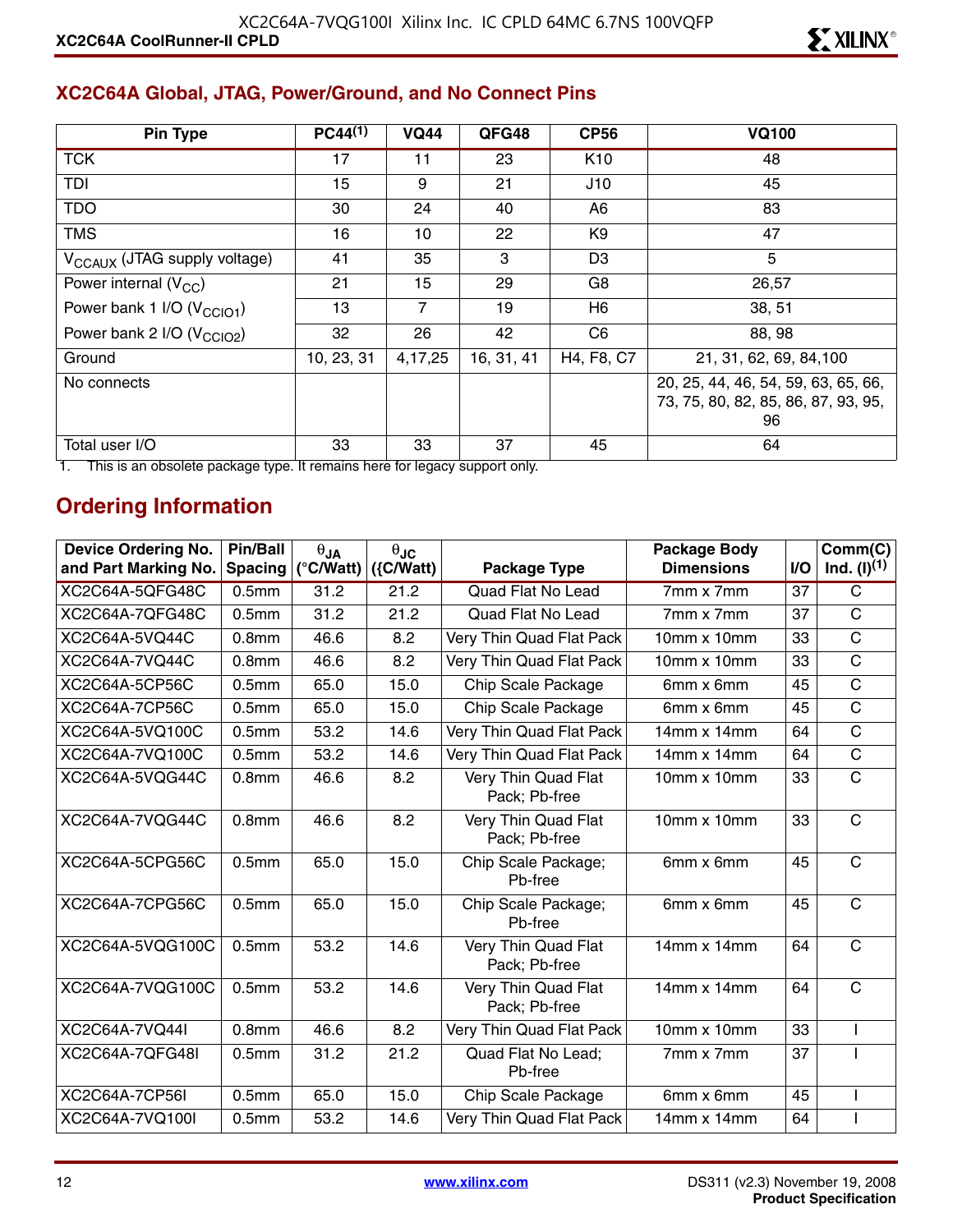# **ST XILINX®**

| <b>Device Ordering No.</b><br>and Part Marking No.   Spacing   (°C/Watt)   ({C/Watt) | <b>Pin/Ball</b>   | $\theta$ JA | $\theta$ JC | Package Type                         | <b>Package Body</b><br><b>Dimensions</b> | VO. | Comm(C)<br>$Ind. (I)^{(1)}$ |
|--------------------------------------------------------------------------------------|-------------------|-------------|-------------|--------------------------------------|------------------------------------------|-----|-----------------------------|
| XC2C64A-7VQG44I                                                                      | 0.8 <sub>mm</sub> | 46.6        | 8.2         | Very Thin Quad Flat<br>Pack; Pb-free | $10mm \times 10mm$                       | 33  |                             |
| XC2C64A-7CPG56L                                                                      | 0.5 <sub>mm</sub> | 65.0        | 15.0        | Chip Scale Package;<br>Ph-free       | 6mm x 6mm                                | 45  |                             |
| XC2C64A-7VQG100I                                                                     | 0.5 <sub>mm</sub> | 53.2        | 14.6        | Very Thin Quad Flat<br>Pack; Pb-free | $14$ mm x $14$ mm                        | 64  |                             |

#### **Notes:**

1. C = Commercial  $(T_A = 0^\circ \text{C}$  to +70°C); I = Industrial  $(T_A = -40^\circ \text{C}$  to +85°C).



### **Device Part Marking**



*Figure 5:* **Sample Package with Part Marking**

**Note:** Due to the small size of chip scale and quad flat no lead packages, the complete ordering part number cannot be included on the package marking. Part marking on chip scale and quad flat no lead packages by line are:

- 1. X (Xilinx logo) then truncated part number
- 2. Not related to device part number
- 3. Not related to device part number

4. Device code, speed, operating temperature, three digits not related to device part number. Device codes: C3 = CP56, C4 = CPG56, Q2 = QFG48.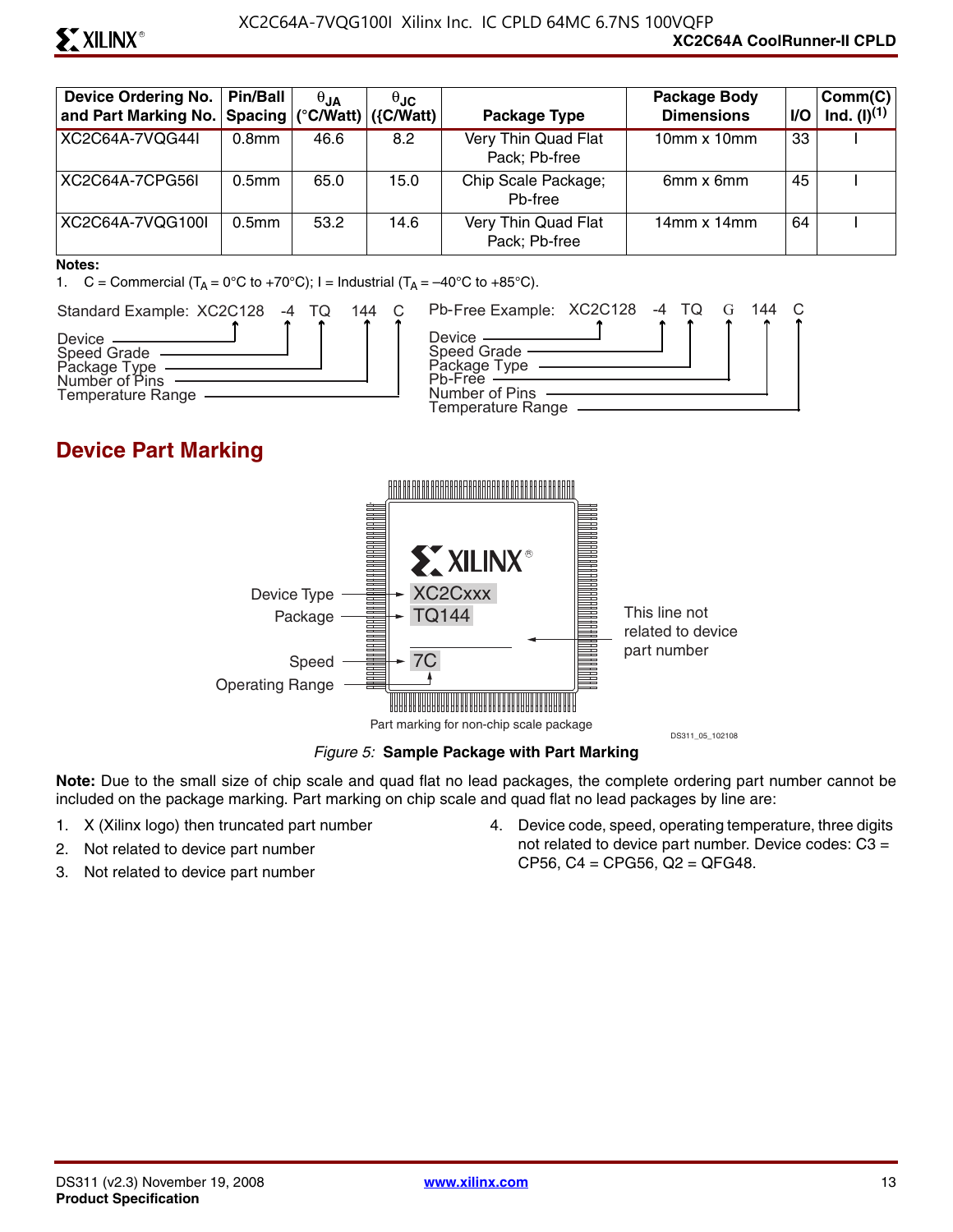### **Package Pinout Diagrams**







**ST XILINX<sup>®</sup>** 

(1) - Global Output Enable

(2) - Global Clock (3) - Global Set/Reset

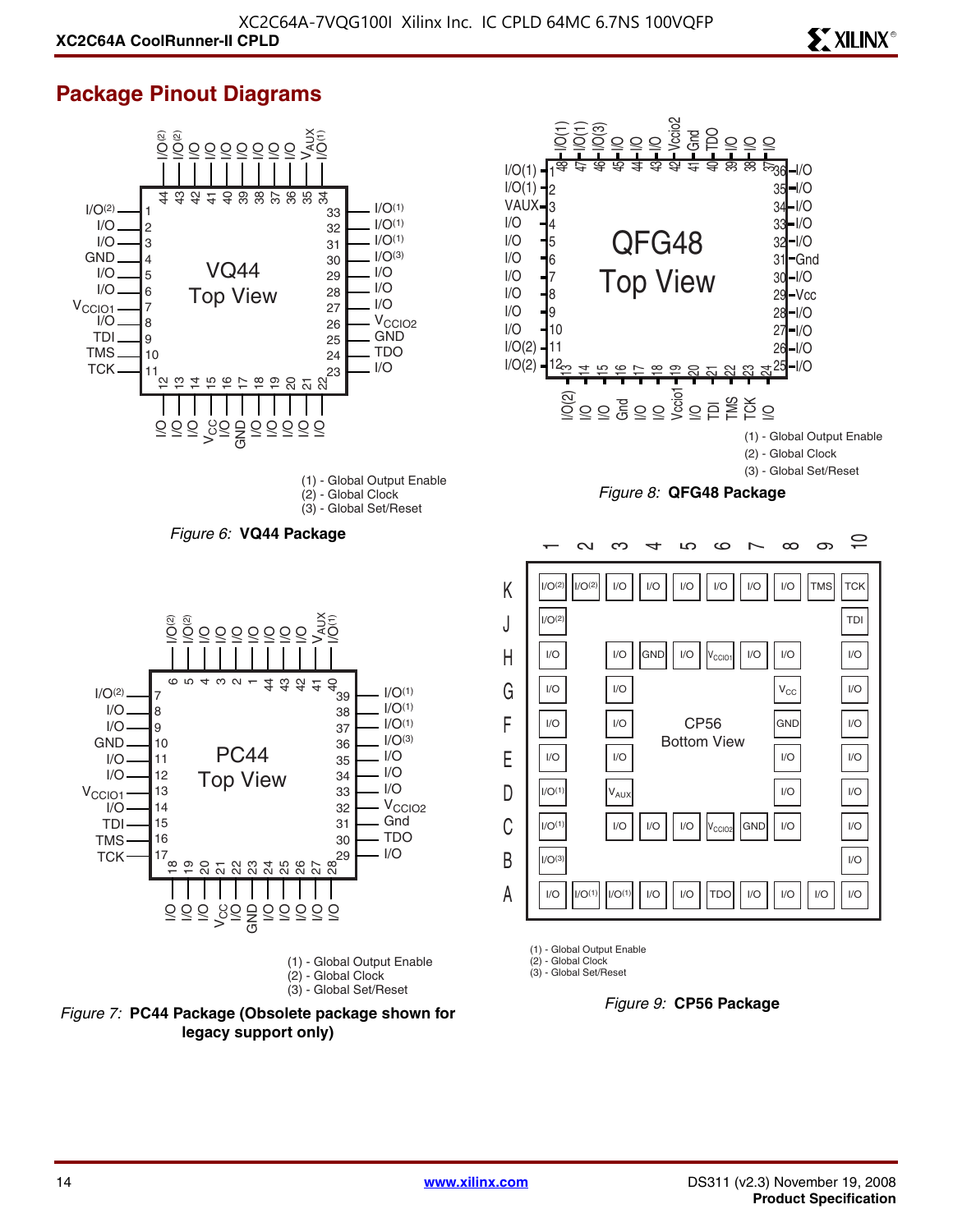

#### **Warranty Disclaimer**

THESE PRODUCTS ARE SUBJECT TO THE TERMS OF THE XILINX LIMITED WARRANTY WHICH CAN BE VIEWED AT **<http://www.xilinx.com/warranty.htm>**. THIS LIMITED WARRANTY DOES NOT EXTEND TO ANY USE OF THE PRODUCTS IN AN APPLICATION OR ENVIRONMENT THAT IS NOT WITHIN THE SPECIFICATIONS STATED ON THE THEN-CURRENT XILINX DATA SHEET FOR THE PRODUCTS. PRODUCTS ARE NOT DESIGNED TO BE FAIL-SAFE AND ARE NOT WARRANTED FOR USE IN APPLICATIONS THAT POSE A RISK OF PHYSICAL HARM OR LOSS OF LIFE. USE OF PRODUCTS IN SUCH APPLICATIONS IS FULLY AT THE RISK OF CUSTOMER SUBJECT TO APPLICABLE LAWS AND REGULATIONS.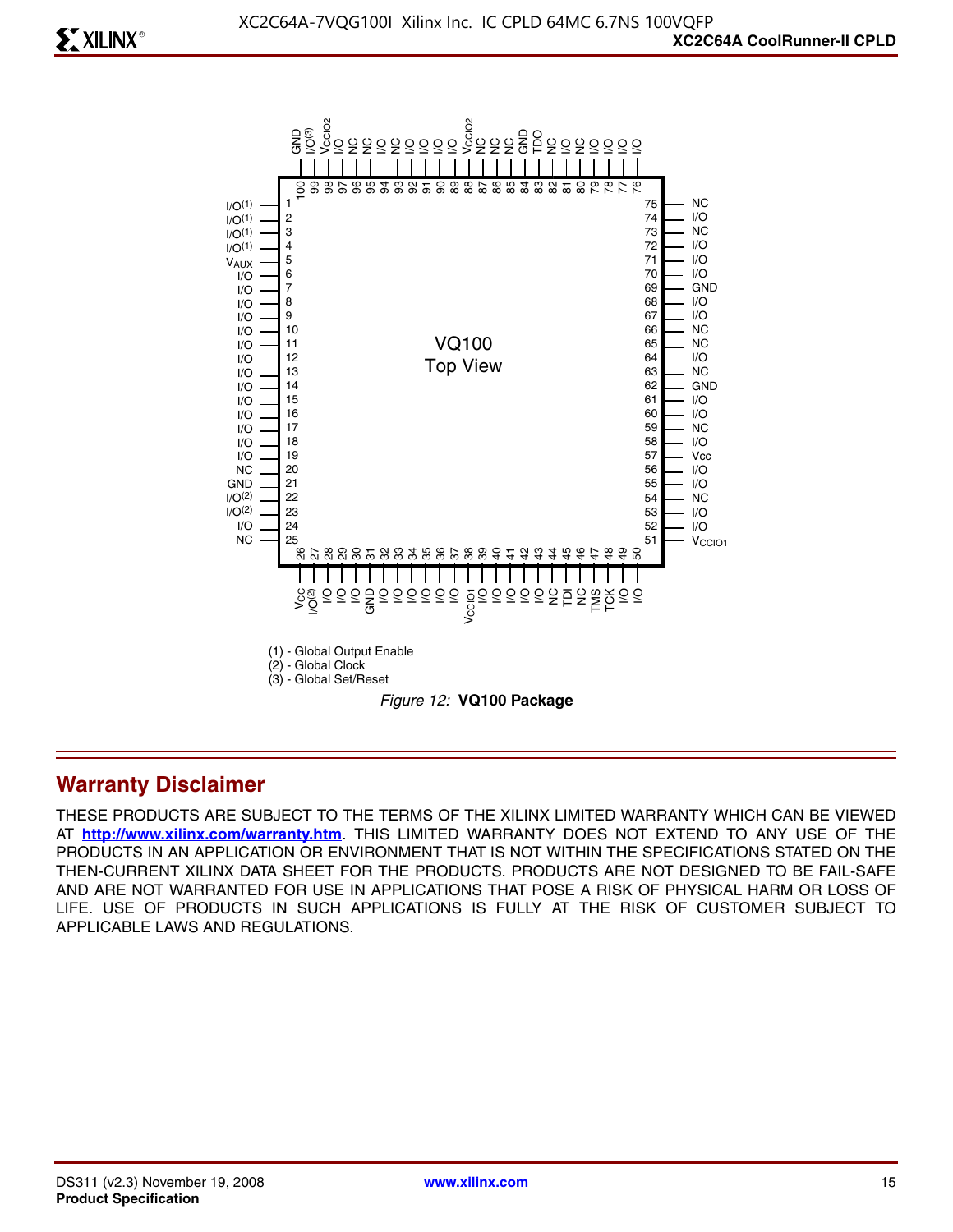#### **Additional Information**

Additional information is available for the following CoolRunner-II CPLD topics at **[www.xilinx.com/support/documentation/coolrunner-ii.htm](http://www.xilinx.com/support/documentation/coolrunner-ii.htm)**:

- Device pinouts in the density specific data sheets
- Termination, power sequencing, voltage thresholds, and slew rate data in the CPLD IO User Guide

#### **Revision History**

The following table shows the revision history for this document.

- Reliability data in the Device Reliability Report
- Packaging thermal and electrical data in the Device Package User Guide

Package drawings and dimensions are available at: **[www.xilinx.com/support/documentation/package\\_specifications.htm](http://www.xilinx.com/support/documentation/package_specifications.htm)**

| Date     | <b>Version</b> | <b>Revision</b>                                                                                                                                                                                                                                   |
|----------|----------------|---------------------------------------------------------------------------------------------------------------------------------------------------------------------------------------------------------------------------------------------------|
| 5/15/04  | 1.0            | Initial Xilinx release.                                                                                                                                                                                                                           |
| 8/30/04  | 1.1            | Pb-free documentation                                                                                                                                                                                                                             |
| 10/01/04 | 1.2            | Add Asynchronous Preset/Reset Pulse Width specification to AC Electrical Characteristics.                                                                                                                                                         |
| 11/08/04 | 1.3            | Product Release. No change to documentation.                                                                                                                                                                                                      |
| 11/29/04 | 1.4            | Change to QFG package drawing (Figure 8). Pin 29 relabelled.                                                                                                                                                                                      |
| 12/14/04 | 1.5            | Changes to Figure 4, Typical I/O Output Curves; Changes to t <sub>OUT25</sub> and t <sub>OUT33</sub> , Internal<br>Timing Parameters, page 8.                                                                                                     |
| 01/18/05 | 1.6            | Changes to I <sub>CCSB</sub> , f <sub>TOGGLE</sub> , t <sub>PSU1</sub> , t <sub>PSU2</sub> , t <sub>PHD</sub> , t <sub>CW</sub> , t <sub>SLEW25</sub> , and t <sub>SLEW33</sub>                                                                   |
| 03/07/05 | 1.7            | Format change to specifications $I_{IL}$ and $I_{IH}$ , page 3. Improvement to pin-to-pin logic delay,<br>page 1. Modifications to Table 1, IOSTANDARDs.                                                                                          |
| 06/28/05 | 1.8            | Move to Product Specification. Change to T <sub>IN25</sub> , T <sub>OUT25</sub> , T <sub>IN33</sub> , and T <sub>OUT33</sub> .                                                                                                                    |
| 01/30/06 | 1.9            | Modified footnote 1 from AC Specifications Table to remove incorrect equation.                                                                                                                                                                    |
| 03/20/06 | 2.0            | Add Warranty Disclaimer. Add note to Pin Descriptions that GCK, GSR, and GTS pins can also<br>be used for general purpose I/O.                                                                                                                    |
| 02/15/07 | 2.1            | Change to $V_{H}$ specification for 2.5V and 1.8V LVCMOS. Change $T_F$ specification on -7<br>speed grade from 2.0 to 3.0 ns.                                                                                                                     |
| 03/08/07 | 2.2            | Fixed typo in note for $V_{II}$ for LVCMOS18; removed note for $V_{II}$ for LVCMOS33.                                                                                                                                                             |
| 11/19/08 | 2.3            | Added note to Pin Description tables to indicate the PC44 packages are obsolete. Removed<br>part numbers for devices in PC44 packages the Features section and from the ordering<br>information. See Product Discontinuation Notice xcn07022.pdf. |